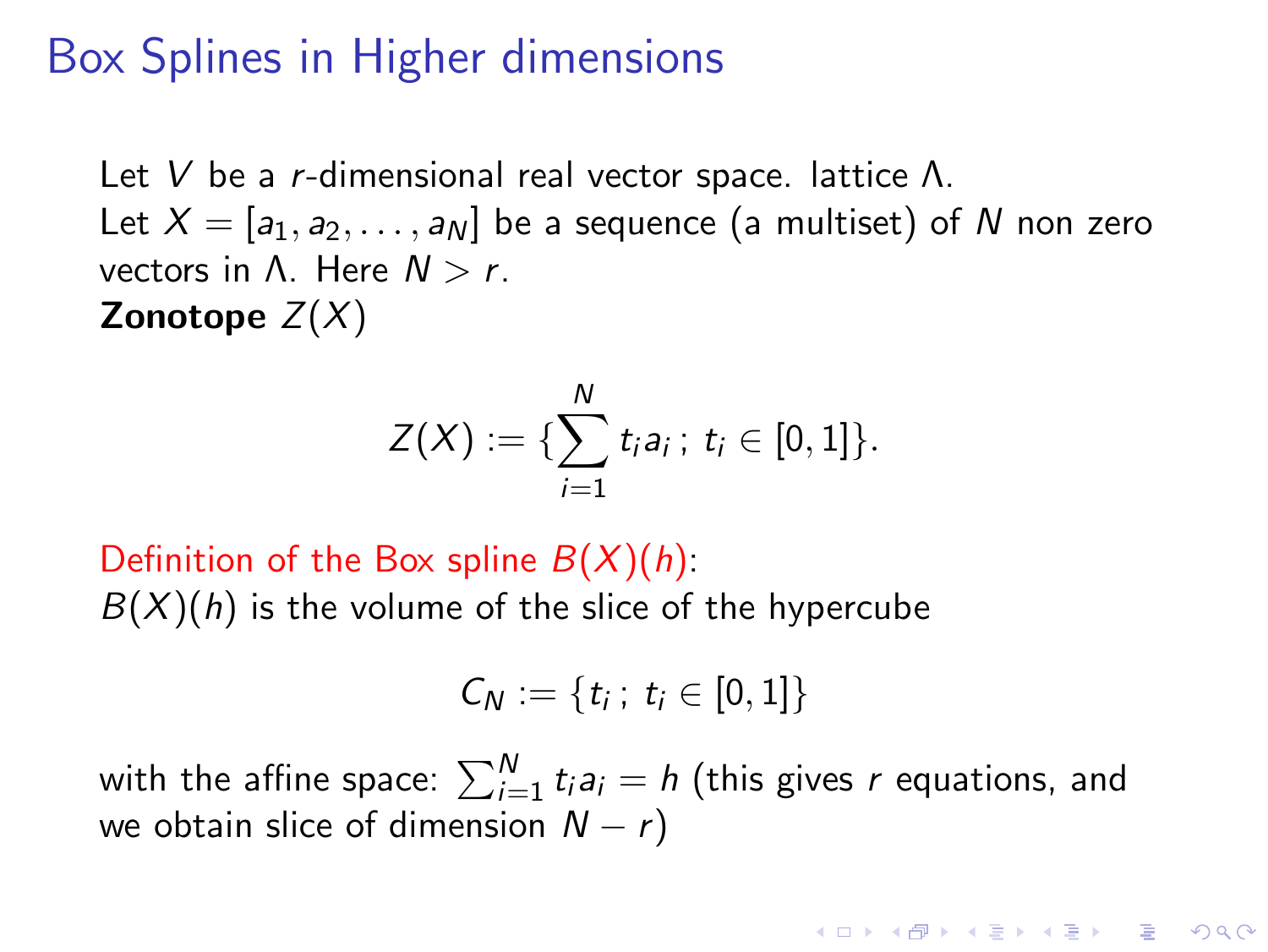Clearly  $B(X)$  is a positive measure supported on the zonotope. EXAMPLE  $X = [1, 0], [0, 1], [1, 1], [-1, 1]$ *B*<sub>X</sub>([*h*<sub>1</sub>, *h*<sub>2</sub>]) get two equations  $t_1 + t_3 - t_4 = h_1$  $t_3 + t_3 + t_4 = h_2$ 

**YO A REPART ARM ADD**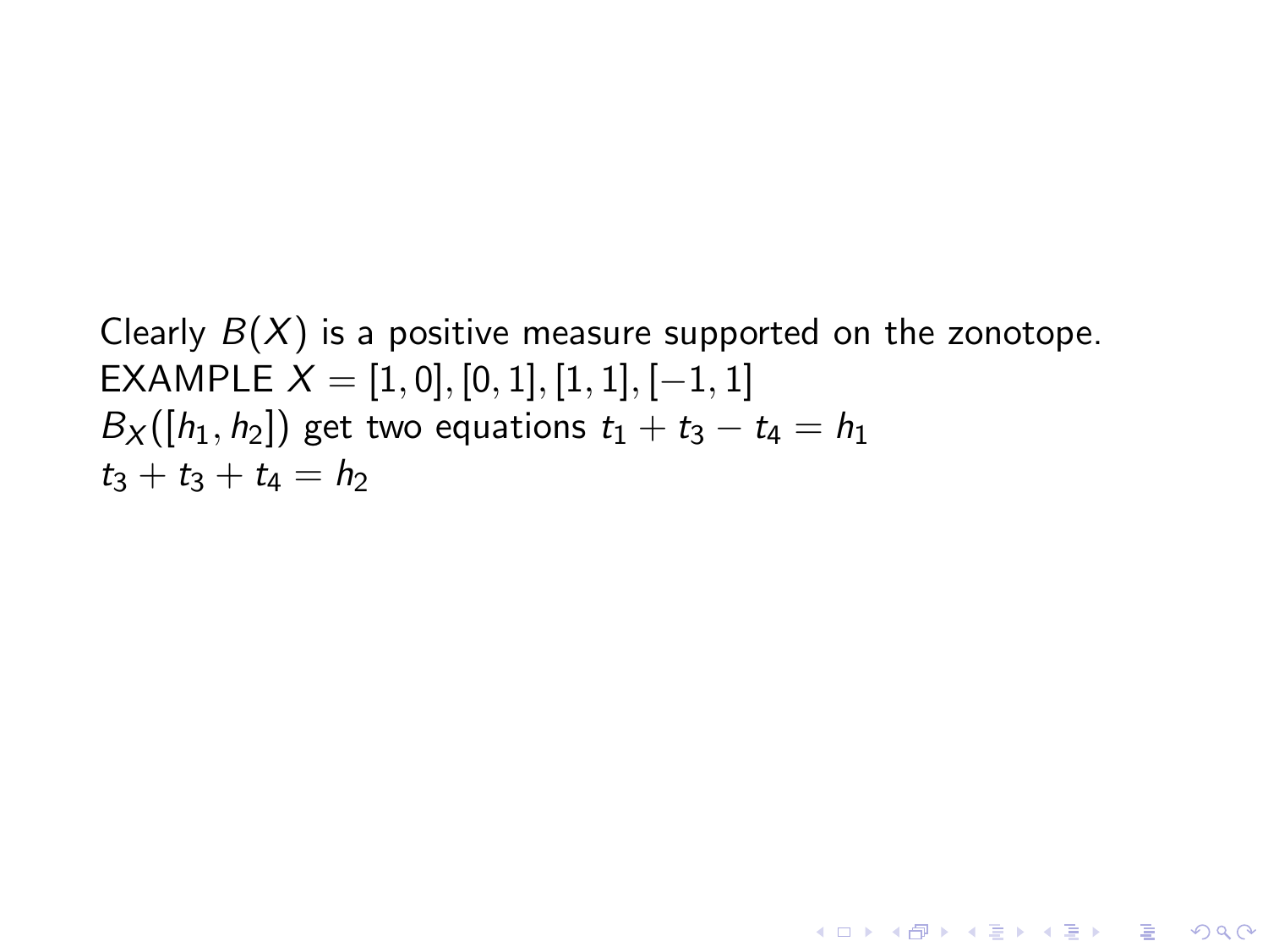An hyperplane of *V* (dimension *r*) generated by a subsequence of  $r - 1$  elements of  $X$  is called admissible.

*V*reg,aff is the complement of the union of all the translates by Λ of admissible hyperplanes.

A connected component  $\tau$  of the set of regular elements will be called a (affine) alcove.



Figure: Affine alcoves for  $X = [e_1, e_2, e_1 + e_2]$ 

**K ロ ▶ K @ ▶ K 할 X K 할 X 및 할 X Y Q Q @**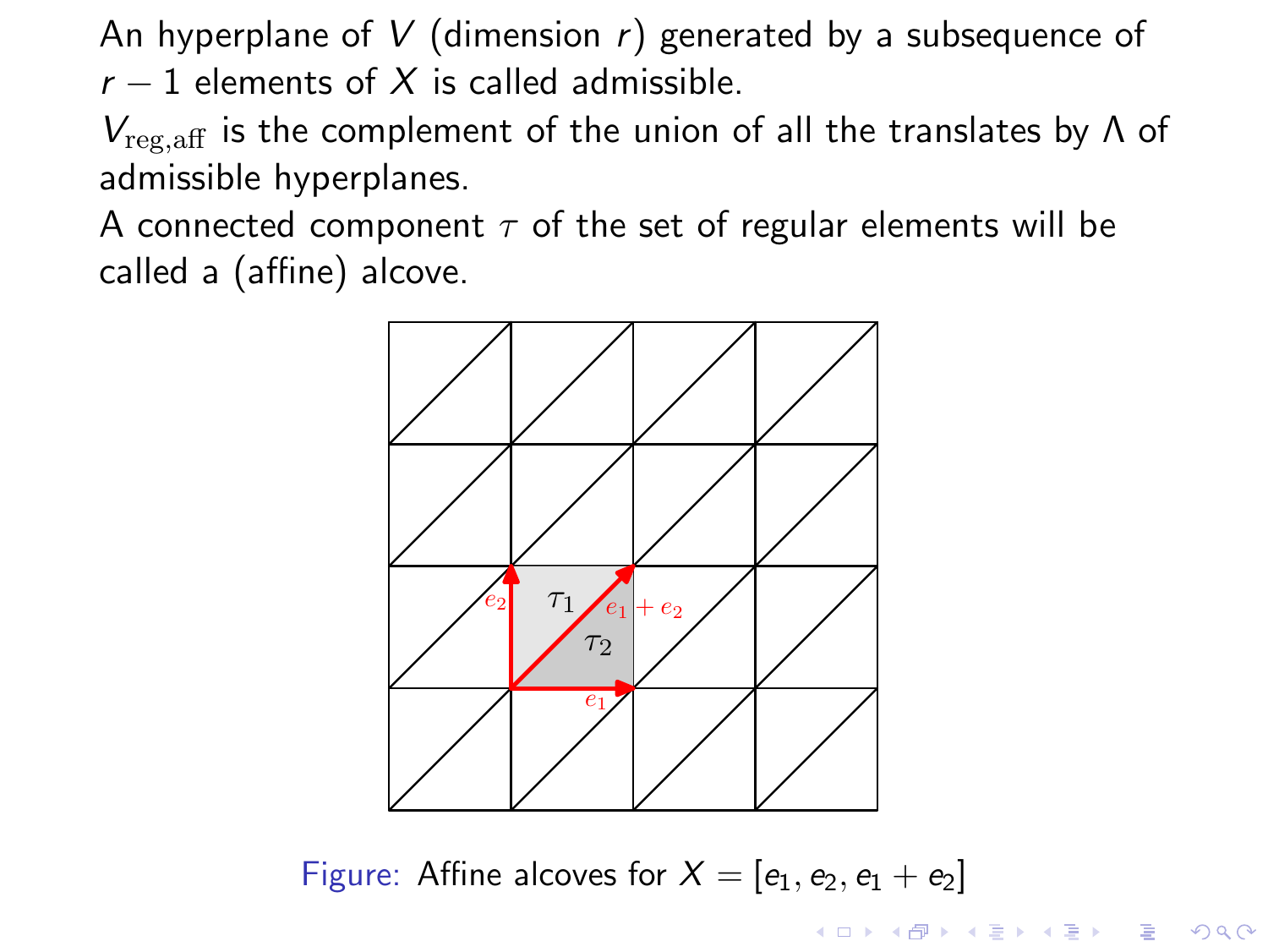The function  $B_X(t)$  is given on each alcove by a polynomial function of degree  $N - r$ . Pictures in Procesi document. Wonderful properties

$$
\sum_{\lambda\in\Lambda}B(X)(t-\lambda)=1.
$$

KO K K Ø K K B K K B K D K V K K K K K B K V K K K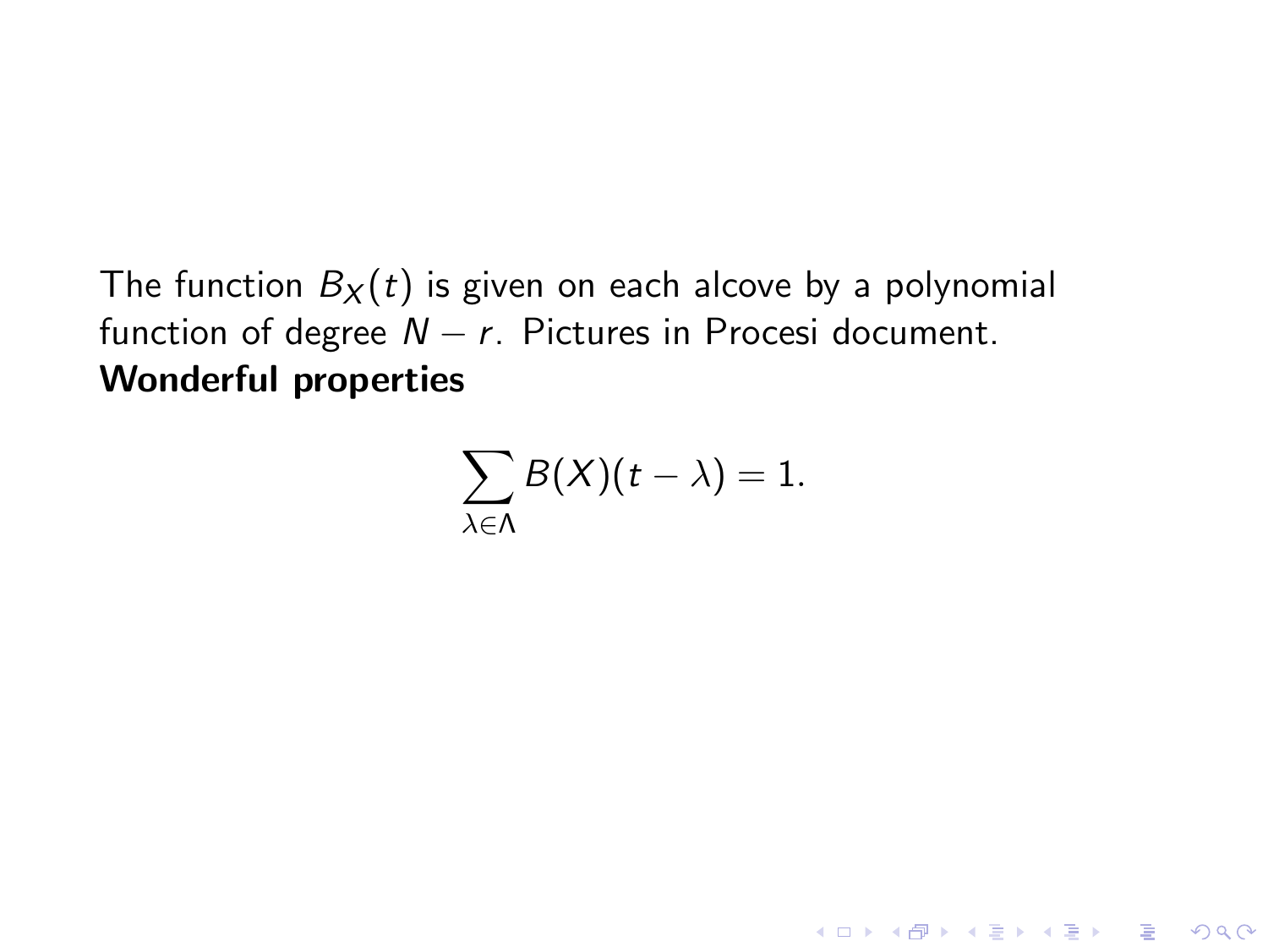**Notations** 

We also associate to  $a \in X$  three operators:

• the partial differential operator

$$
(\partial_a f)(v) = \frac{d}{d\epsilon} f(v + \epsilon a),
$$

• the difference operator

$$
(\nabla_a f)(v) = f(v) - f(v - a),
$$

• the integral operator

$$
(I_{a}f)(v)=\int_{0}^{1}f(v-ta)dt.
$$

K ロ ▶ K @ ▶ K 할 X X 할 X | 할 X 1 9 Q Q ^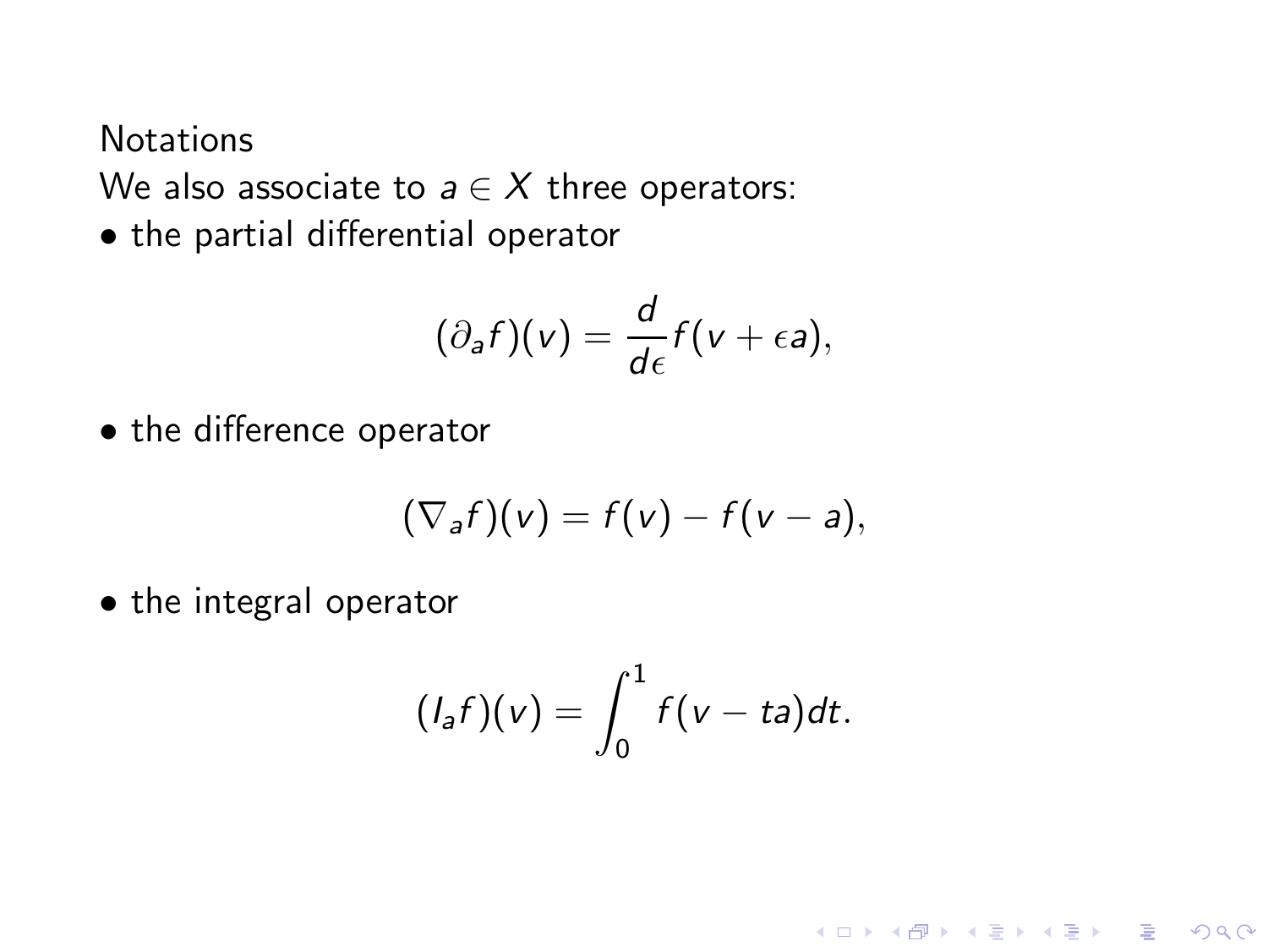### Series of differential operators

We define the *IZ* operator

$$
IZ(X) = \prod_{i=1}^{N} \frac{(1 - \exp(-\partial_{a_i}))}{\partial_{a_i}}
$$

and its inverse

$$
Todd(X) = \prod_{i=1}^{N} \frac{\partial_{a_i}}{(1 - exp(-\partial_{a_i}))}
$$

$$
= \prod_{i=1}^{N} (1 + \frac{1}{2}\partial_{a_i} - \frac{1}{12}(\partial_{a_i})^2 + \cdots)
$$

We can apply  $\text{Total}(X)$  to the function  $B(X)$  alcove by alcove. Then we take the limit "from the right", that is coming from small vectors in the cone generated by elements of *X*: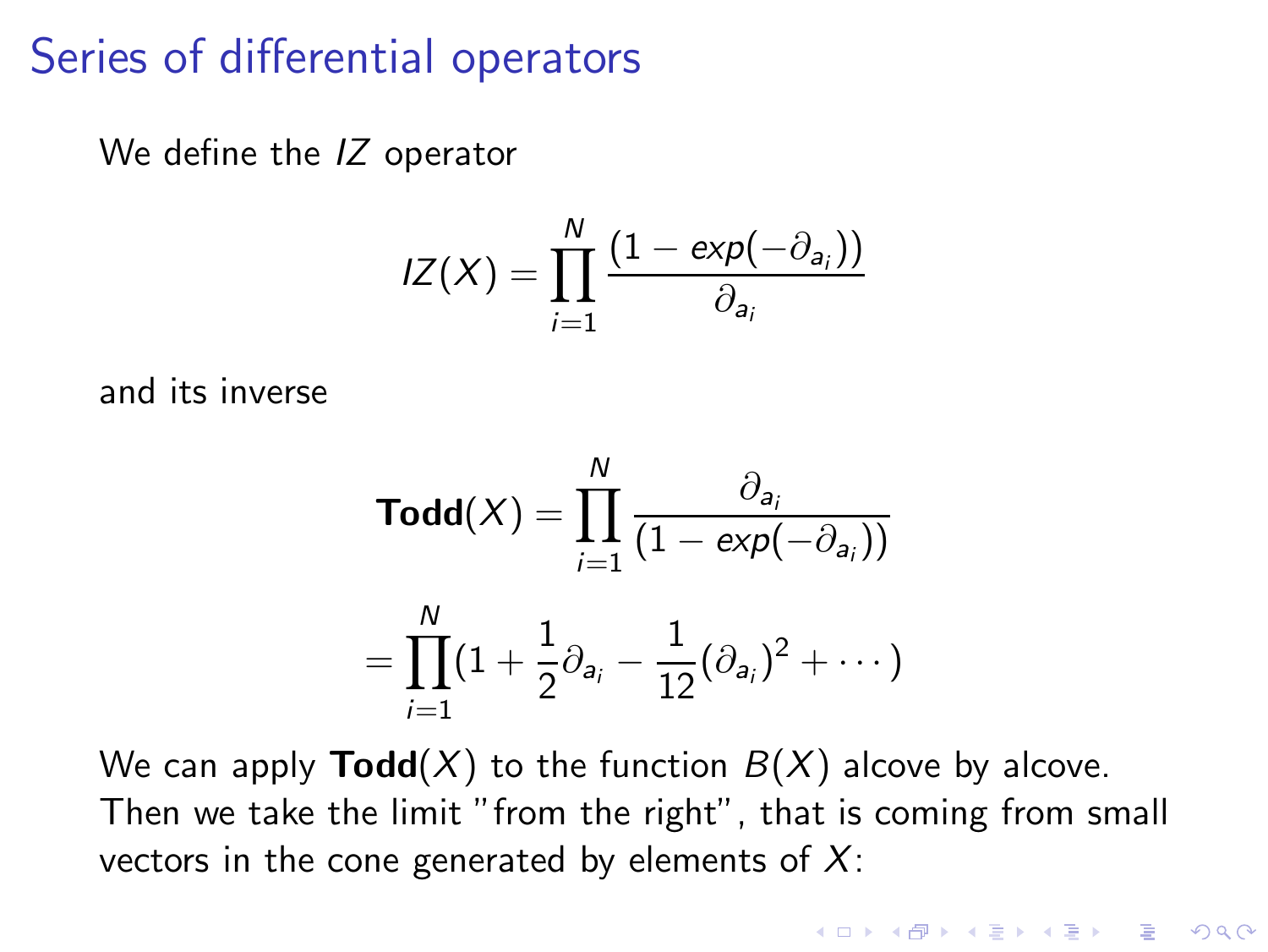# The Mother formula

*X* unimodular: Every σ basis of *V* extracted from *X* generates Λ.

 $(Todd(X)B(X))<sub>A</sub> = \delta_0$ 

DEFINED BY LIMIT FROM THE *Cone*(*X*) SIDE: (Unimodular case)

that is for any  $\lambda \in \Lambda$  and any  $\epsilon$  small regular in the cone generated by *X*:

 $\bullet \lambda \neq 0$ 

$$
\lim_{t>0,t\to 0} (\textbf{Todd}(X)B(X))(\lambda + t\epsilon) = 0
$$

 $\bullet \lambda) = 0$ 

$$
\lim_{t>0,t\to 0} (\text{Todd}(X)B(X))(\lambda + t\epsilon) = 1
$$

**YO A REPART ARM ADD**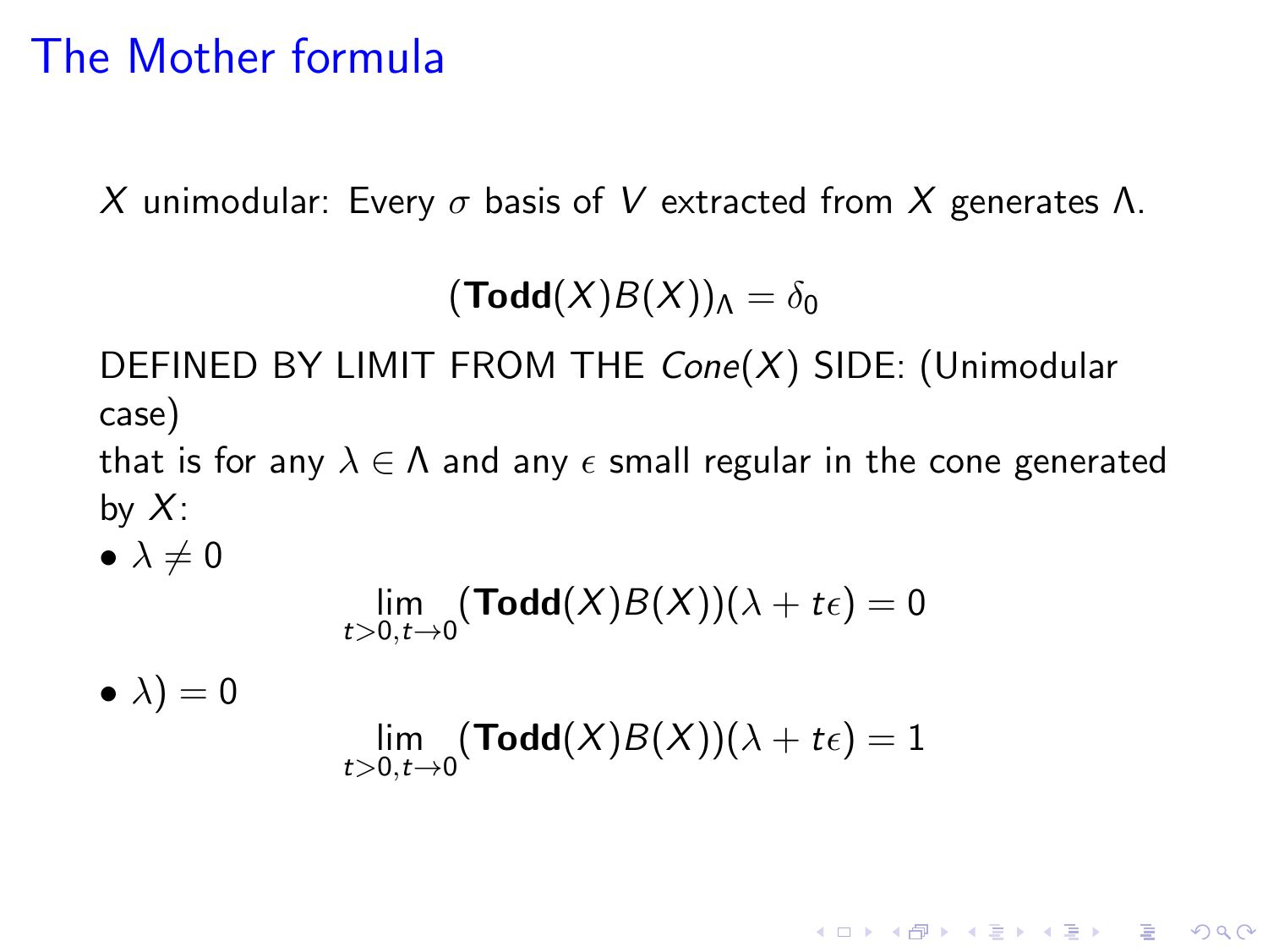This formula implies Riemann-Roch theorem for smooth toric varities

Dahmen-Micchelli formula for Partition functions, unimodular case Khovanskii-Pukhlikov Riemann-Roch theorem for polytopes.

K ロ ▶ K @ ▶ K 할 ▶ K 할 ▶ 이 할 → 9 Q @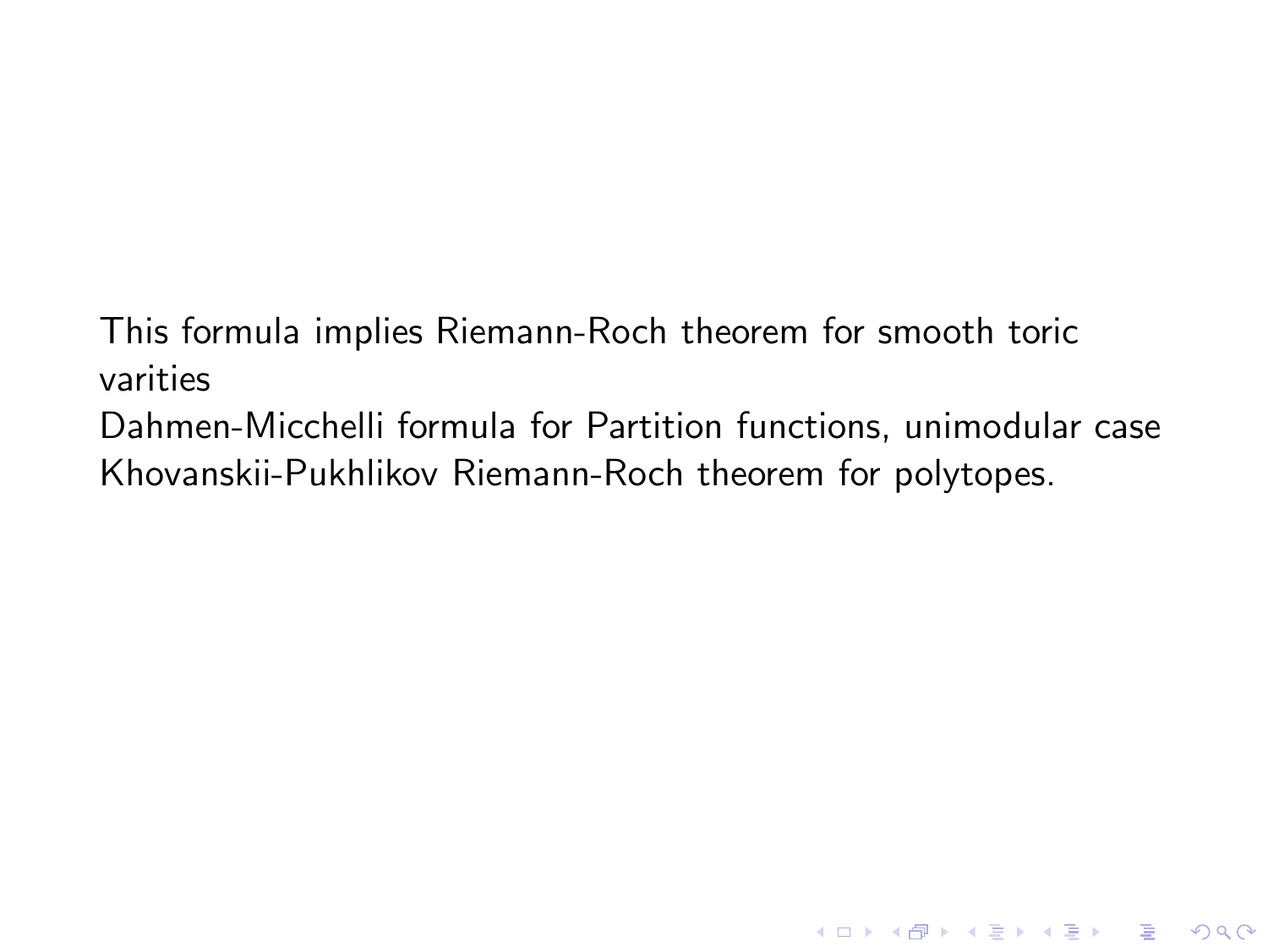# **Applications**

Slightly more complicated formula when the system *X* is not unimodular.

Riemann-Roch theorem for any toric varieties

Brion-Vergne formula for number of integral points in rational convex polytopes.

**K ロ ▶ K @ ▶ K 할 X K 할 X 및 할 X Y Q Q @** 

and generalizations to Transversally elliptic operators: De Concini+Procesi+Vergne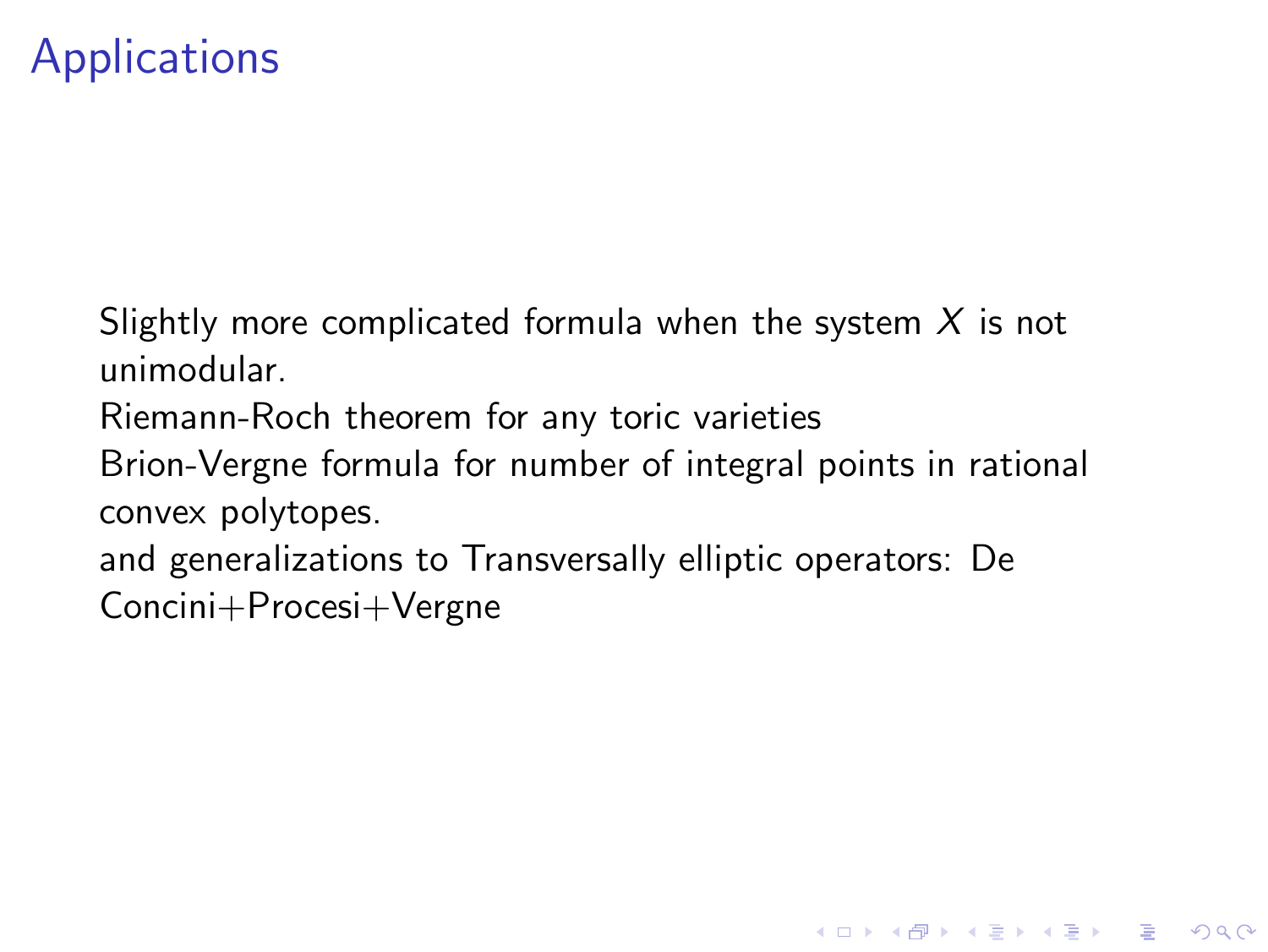The proof is based again on the relation between discrete convolution and continuous convolution.

Convolution against the Box Spline Let *test* be a smooth function of  $t \in V$ .

### Definition

If *test* is a smooth function of  $t \in V$ , define

• The convolution

$$
(Box(X) *_{c} test)(t) = \int_{u \in V} test(u)Box_{N}(t-u)du
$$

• The semi-discrete convolution

$$
(Box(X) *_{d} test)(t) = \sum_{u \in \Lambda} test(u)Box_{N}(t-u)
$$

**YO A REPART ARM ADD** 

 $*_{c}$  means usual convolution..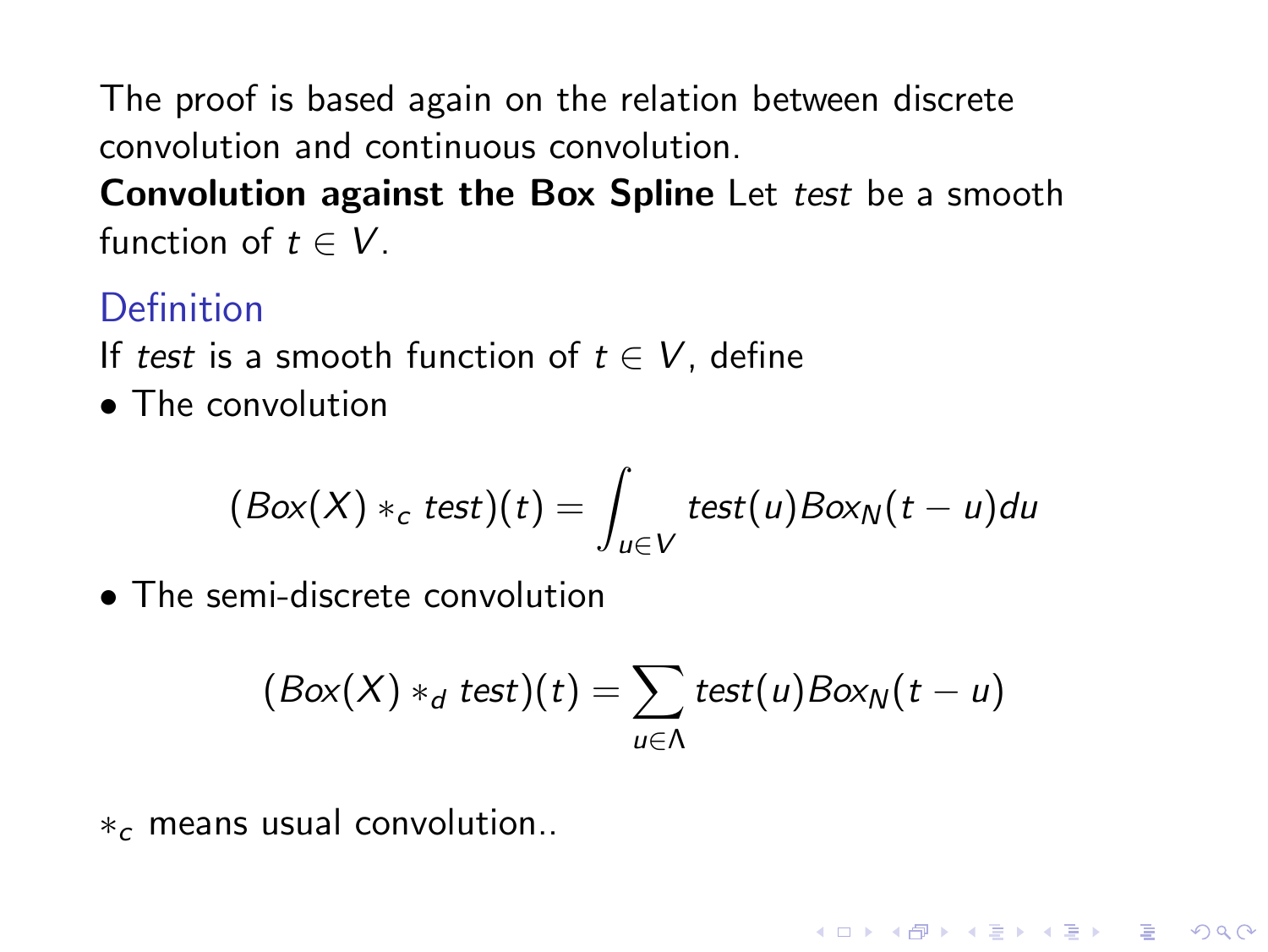Then if *test* is a polynomial, we have

$$
(B(X) *_{c} test)(t) = (\prod_{i=1}^{N} \frac{1-e^{-\partial_{a_{i}}}}{\partial_{a_{i}}} test)(t).
$$

K ロ ▶ K @ ▶ K 할 ▶ K 할 ▶ ... 할 ... 9 Q Q ^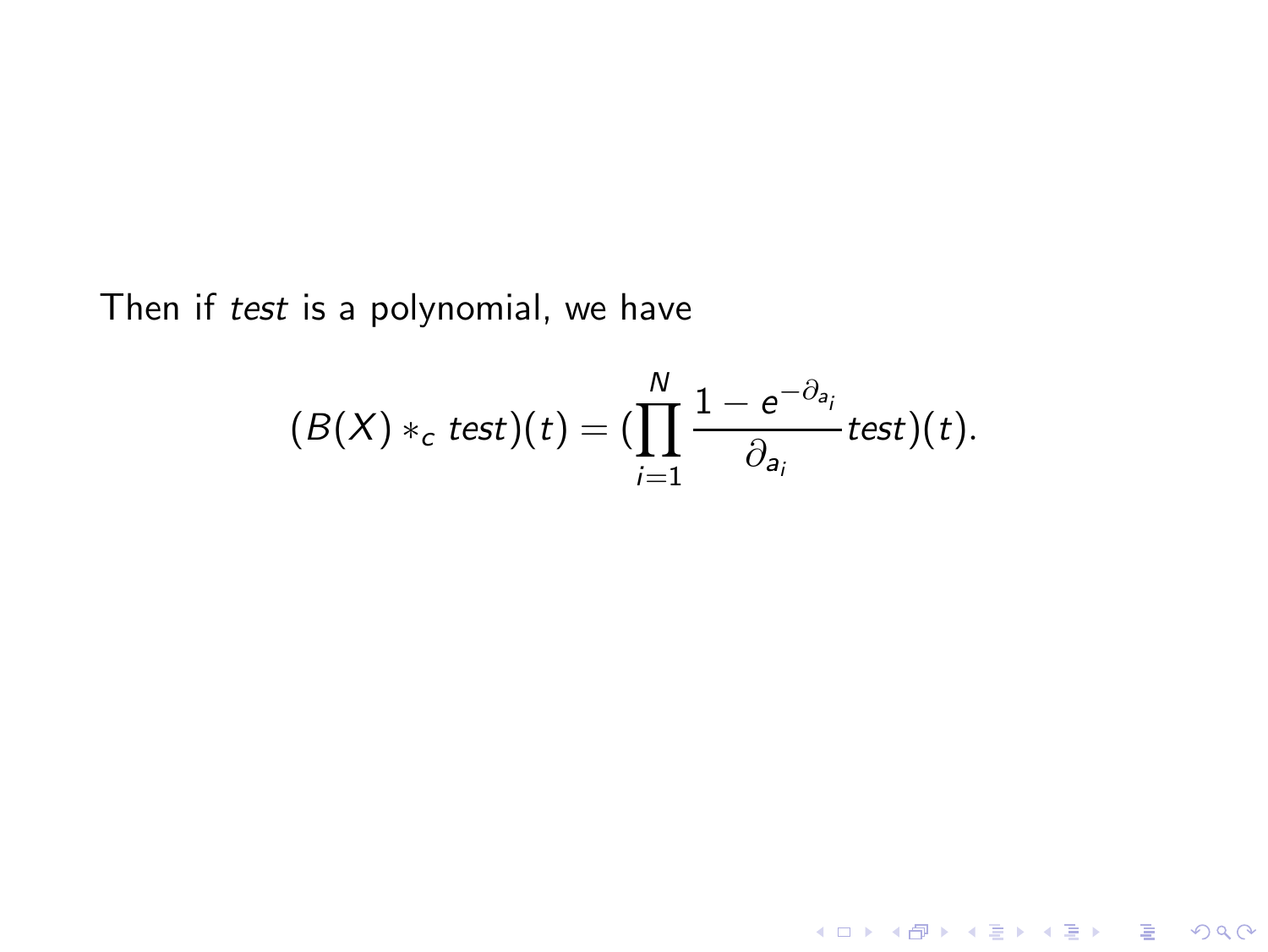Comparison between  $B(X) *_{c} f$  and  $B(X) *_{d} f$  ?? Analogue of the polynomials of degree strictly less than *N*. Dahmen-Micchelli polynomials .

K ロ ▶ K @ ▶ K 할 ▶ K 할 ▶ 이 할 → 9 Q @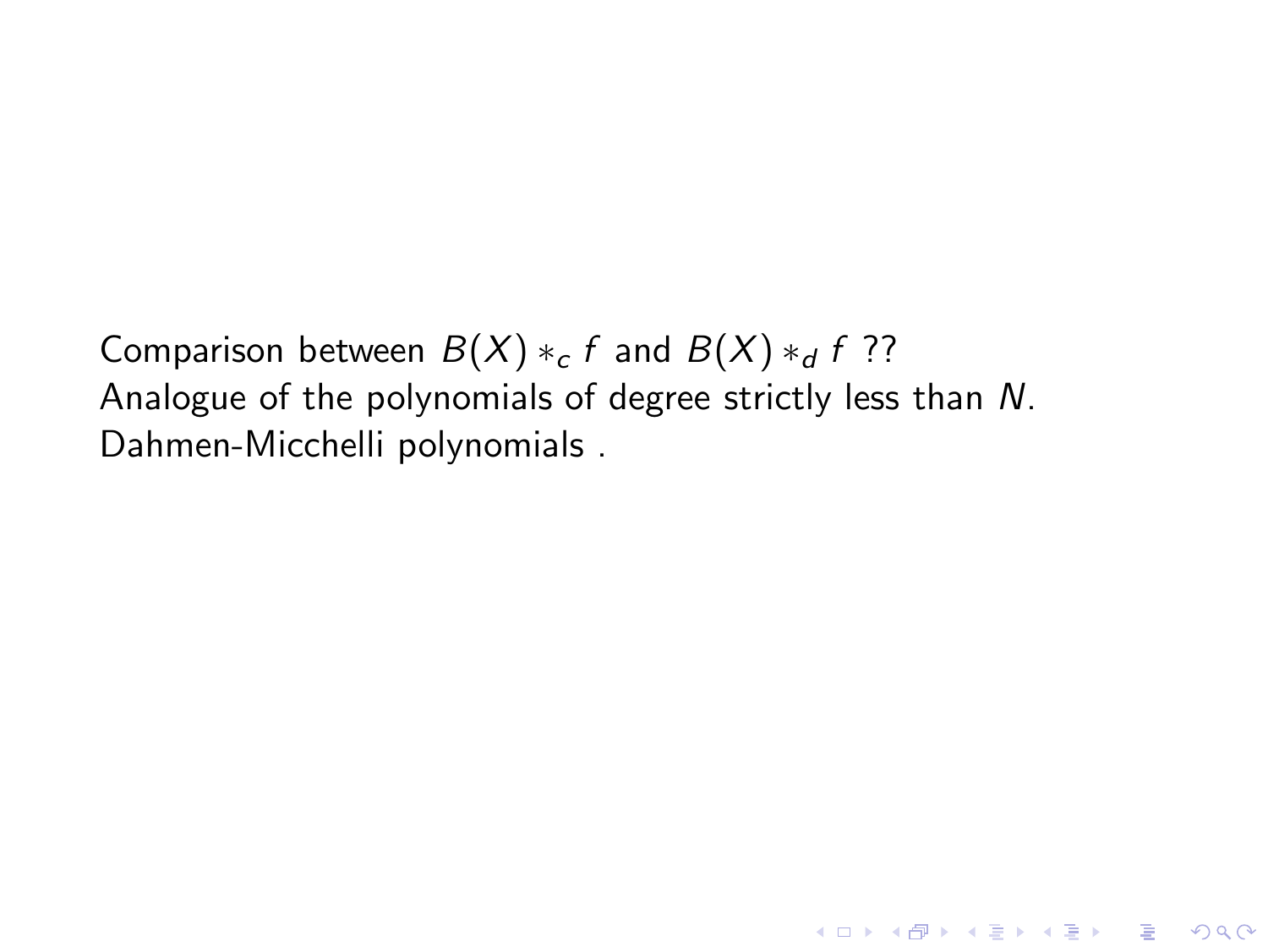# Dahmen-Micchelli polynomials

:

Definition: *p* is a Dahmen-Micchelli polynomial if:  $\partial_Y p = 0$  for any cocircuit  $Y$ , that is  $Y$  is the complement in  $X$  of the elements in  $a \in X \cap H$ , where *H* is a hyperplane. Terminology of Holtz-Ron: long subsets *Y* of *X*: the complement *Y* do not generate *V* . Example  $X=[1,1,\ldots,1]$ :  $\frac{d}{dt}$  $N \choose p = 0$ : polynomials of degree  $< N$ .

YO K (FE) (E) ORA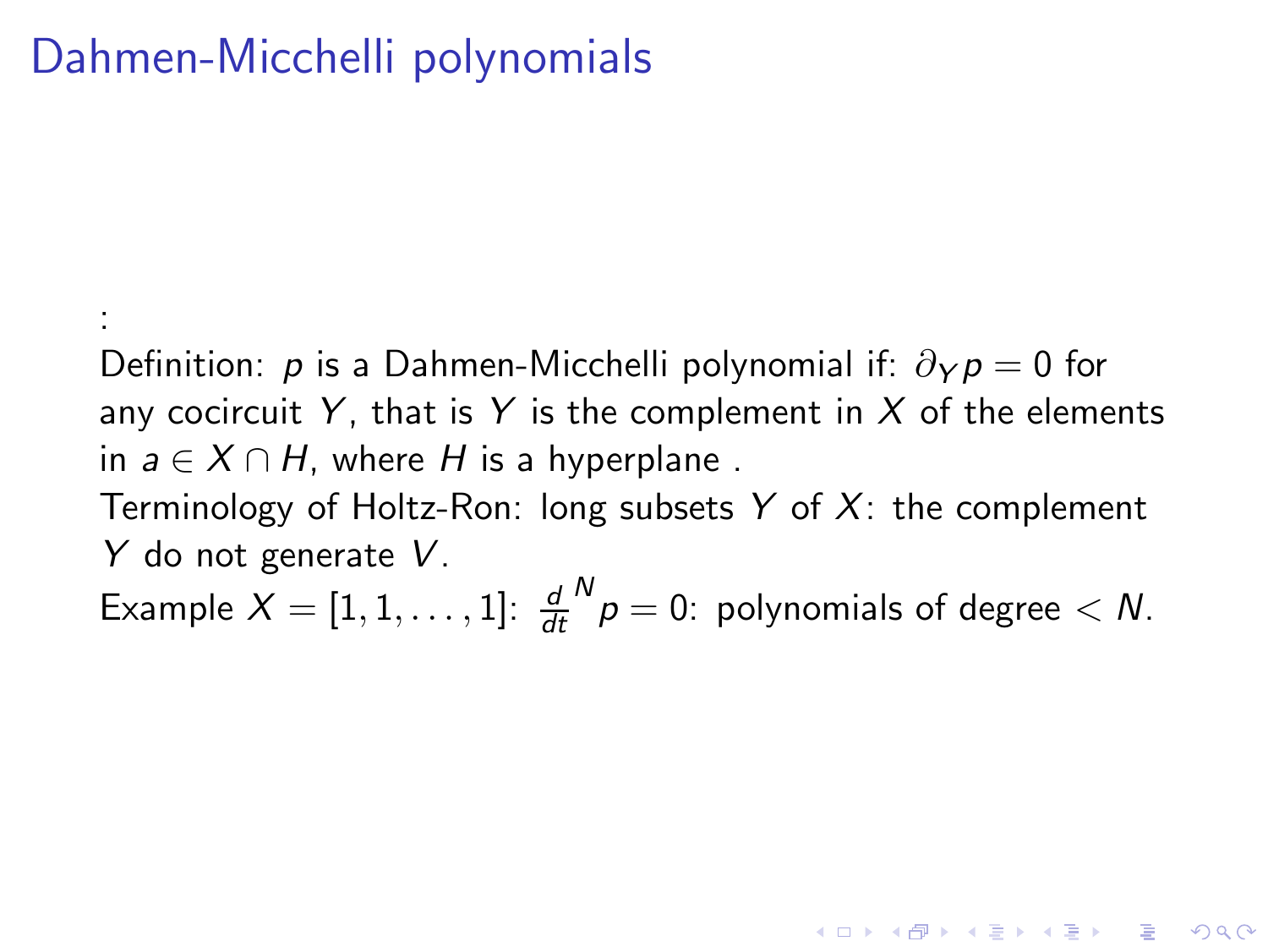# Semi-discrete convolution

When is  $B(X) *_{d} f$  equal to  $B(X) *_{c} f$  ??: We need sufficiently many such polynomials *f* .

Theorem *If p is a polynomial, then*

$$
B(X) * -cf = \prod_i \frac{1 - e^{-\partial_{a_i}}}{\partial_{a_i}} f.
$$

*If p is a Dahmen-Micchelli polynomial then B(X) ∗<sub>d</sub> <i>f equal to*  $B(X) *_{c} f$ :

Problem very similar to Euler-MacLaurin formula. ???

I will define an EULER-MAC LAURIN formula for hyperplanes arrangement.

**YO A REPART ARM ADD**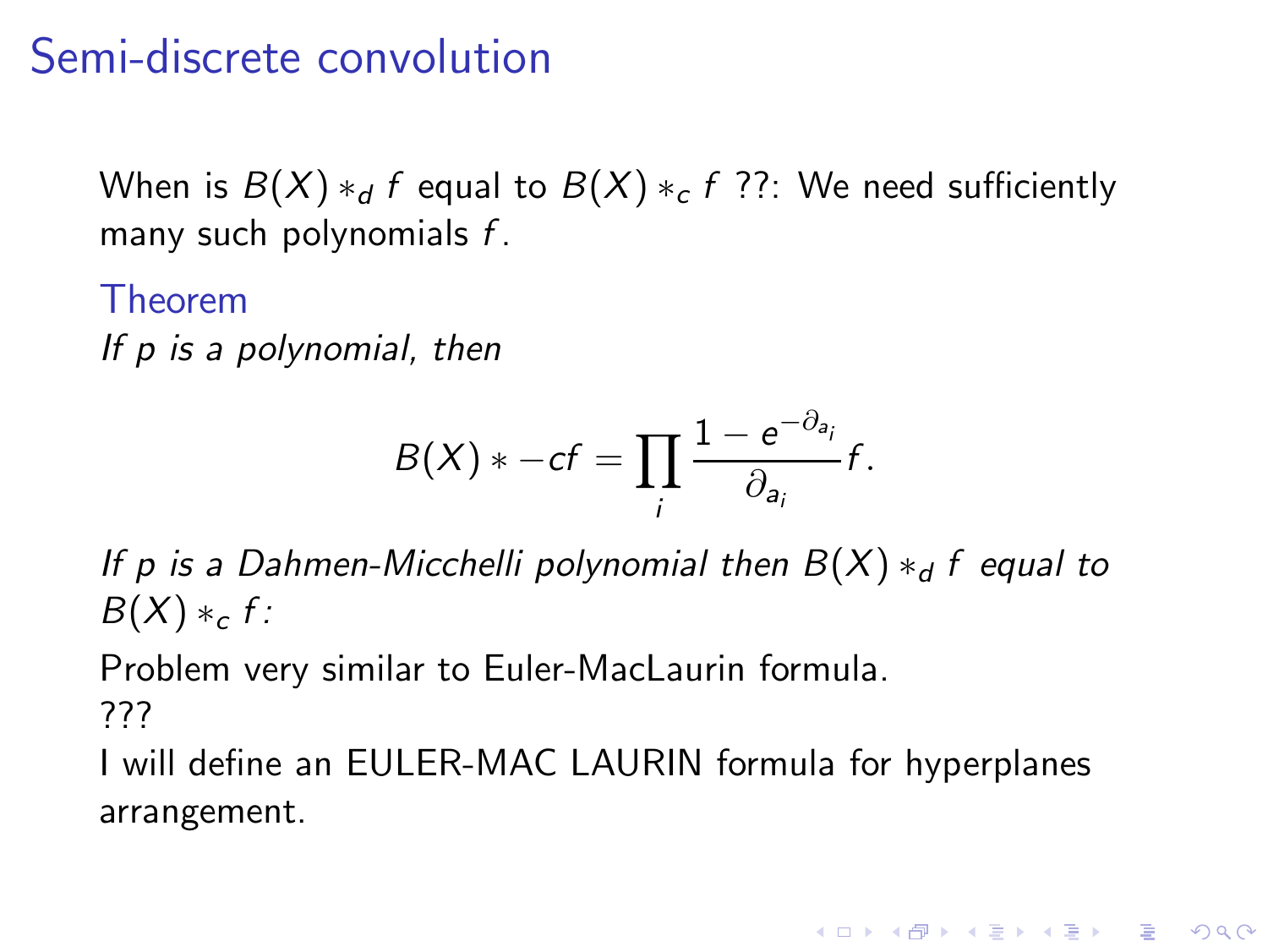# Euler MacLaurin formula in Dimension 1

Goal: Evaluate  $\sum_{n\in\mathbb{Z}}f(n)$  for  $f$  smooth (rapidly decreasing), and compare it with the integral  $\int_{\mathbb{R}} f(t) dt$ 

$$
\sum_{n\in\mathbb{Z}}f(n)=\int_{\mathbb{R}}f(t)dt+R_k
$$

**K ロ ▶ K @ ▶ K 할 X K 할 X 및 할 X Y Q Q @** 

where *R*<sup>k</sup> depends only of the *k*-th derivative of *f*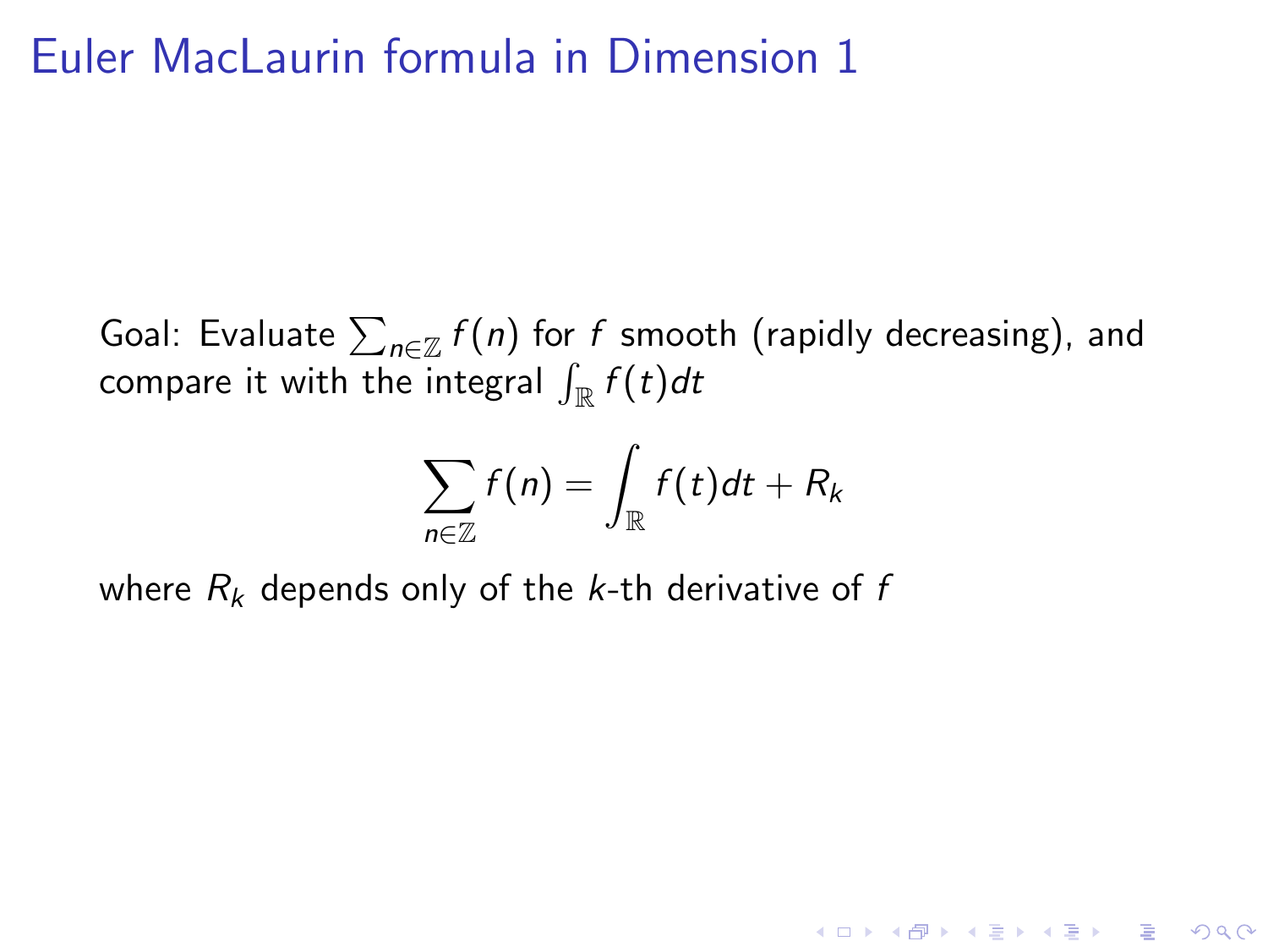# Bernoulli polynomials  $B_k(t)$

$$
\bullet \ \mathcal{B}_0(t) = 1
$$

• 
$$
k > 0
$$
  $\frac{d}{dt} B_k(t) = B_{k-1}(t)$ 

$$
\bullet \, \int_0^1 \mathcal{B}_k(t) = 0
$$

 $\bullet$   $j_0$   $\infty$ <sub>k</sub>(c)  $\circ$ <br>I want them periodic: Take  $\mathcal{B}_k$  between [0, 1] and repeat it by translation

$$
\mathcal{B}_k(t)=B_k(t-[t])
$$

K ロ ▶ K @ ▶ K 할 ▶ K 할 ▶ 이 할 → 9 Q @

 $B_1(t)$  not continuous.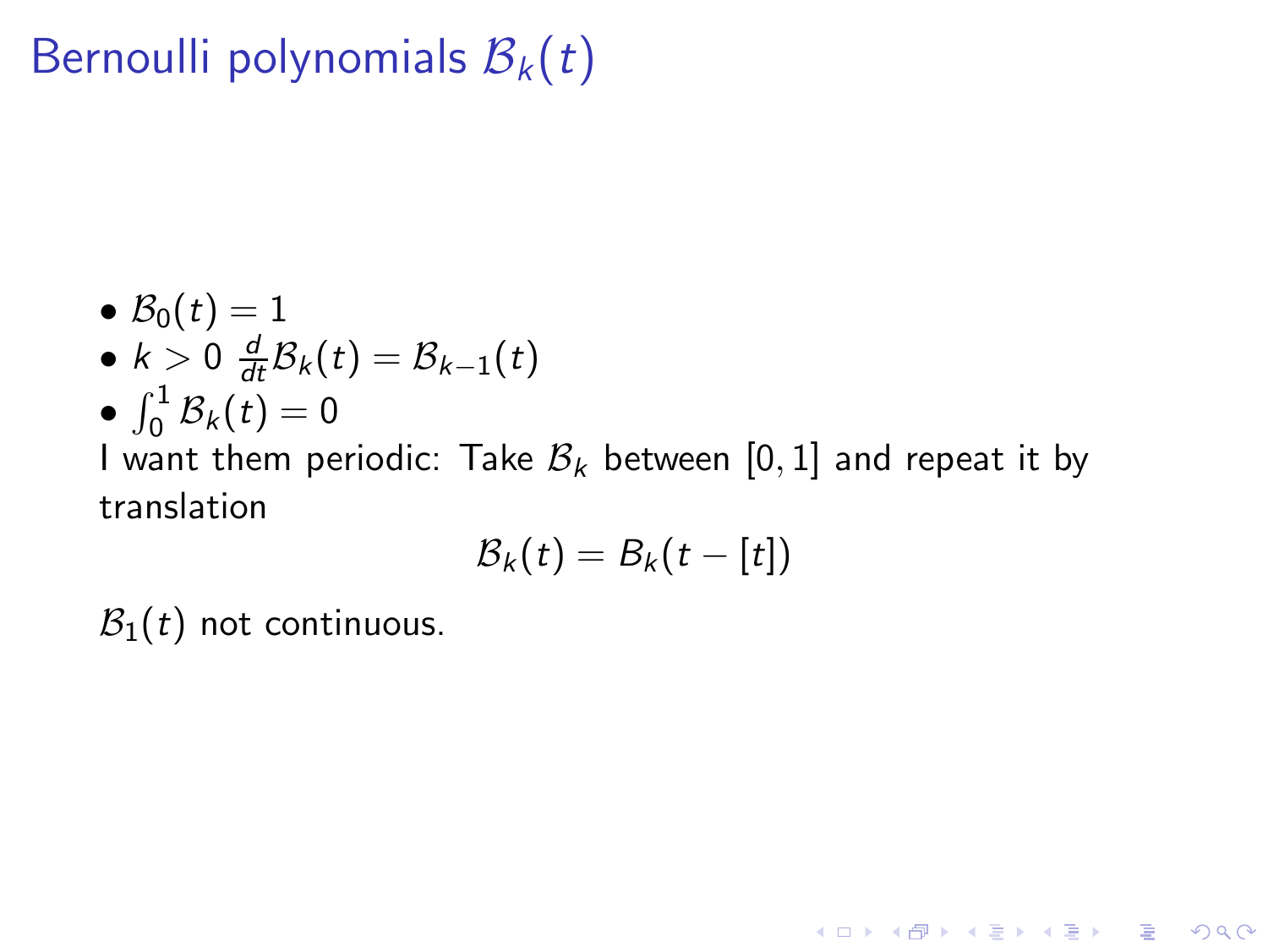### Bernoulli polynomials: One variable

Other definition by Fourier series:  $0 < t < 1$ 



Figure: Graph of  $-\mathcal{B}_1(t) = \frac{1}{2} - t + [t]$ 

**モロン マ何 メ マ チ メ ヨ メ ニ ヨ** 

 $2990$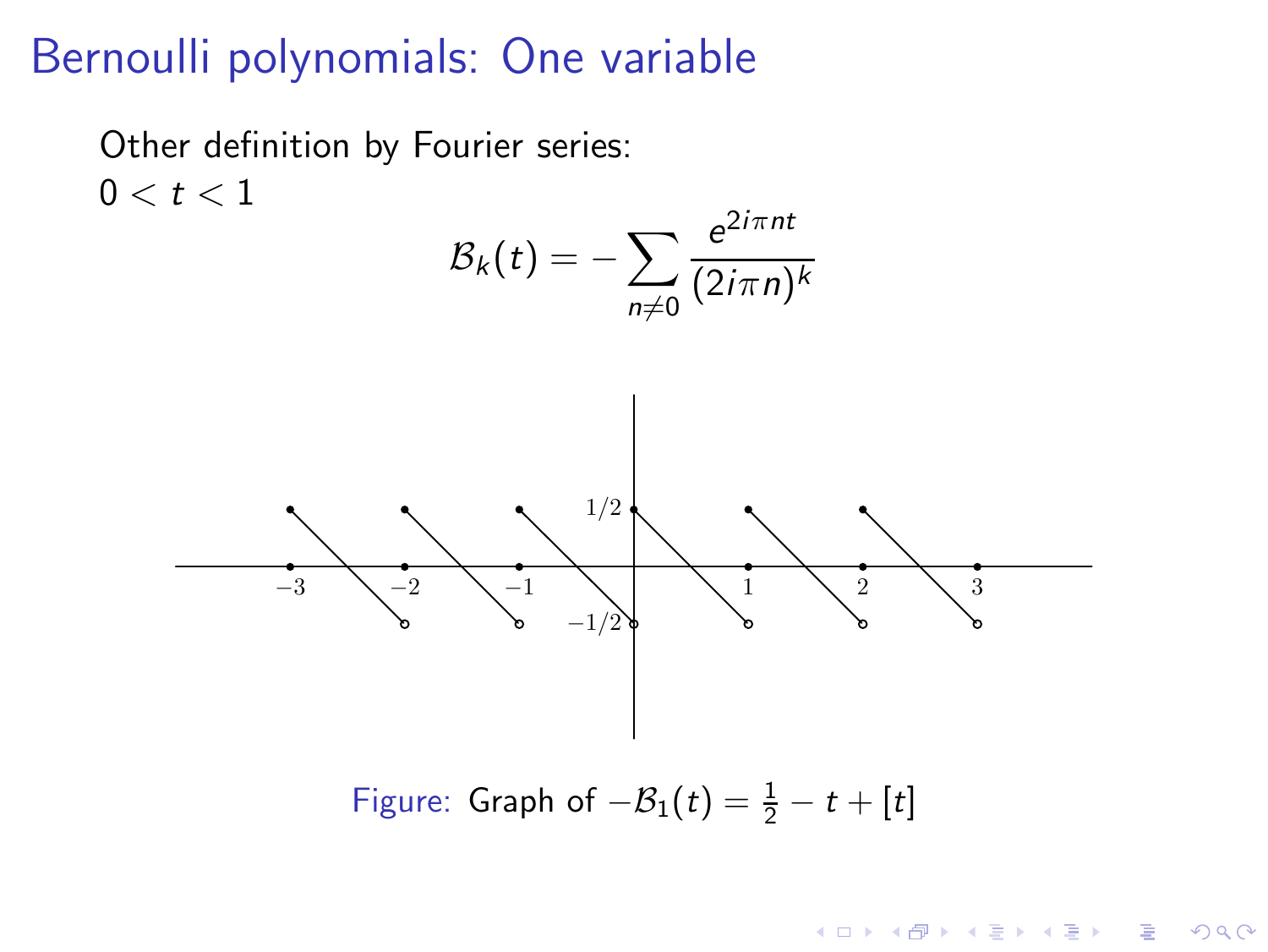### Euler-Mac Laurin formula

$$
\sum_{n\in\mathbb{Z}}f(n)=\int_{\mathbb{R}}f(t)dt n+\int_{\mathbb{R}}B_k(t)((\frac{d}{dt})^k f)(t).
$$

Proof: Repeated use of the fundamental formula of Calculus  $\int_{a}^{b} f' = f(b) - f(a).$ Compute  $\int_{\mathbb{R}} f'(t) \mathcal{B}_1(t)$  interval by interval. Other proof: Poisson formula.

K □ ▶ K @ ▶ K 할 X K 할 X T 할 X 1 9 Q Q \*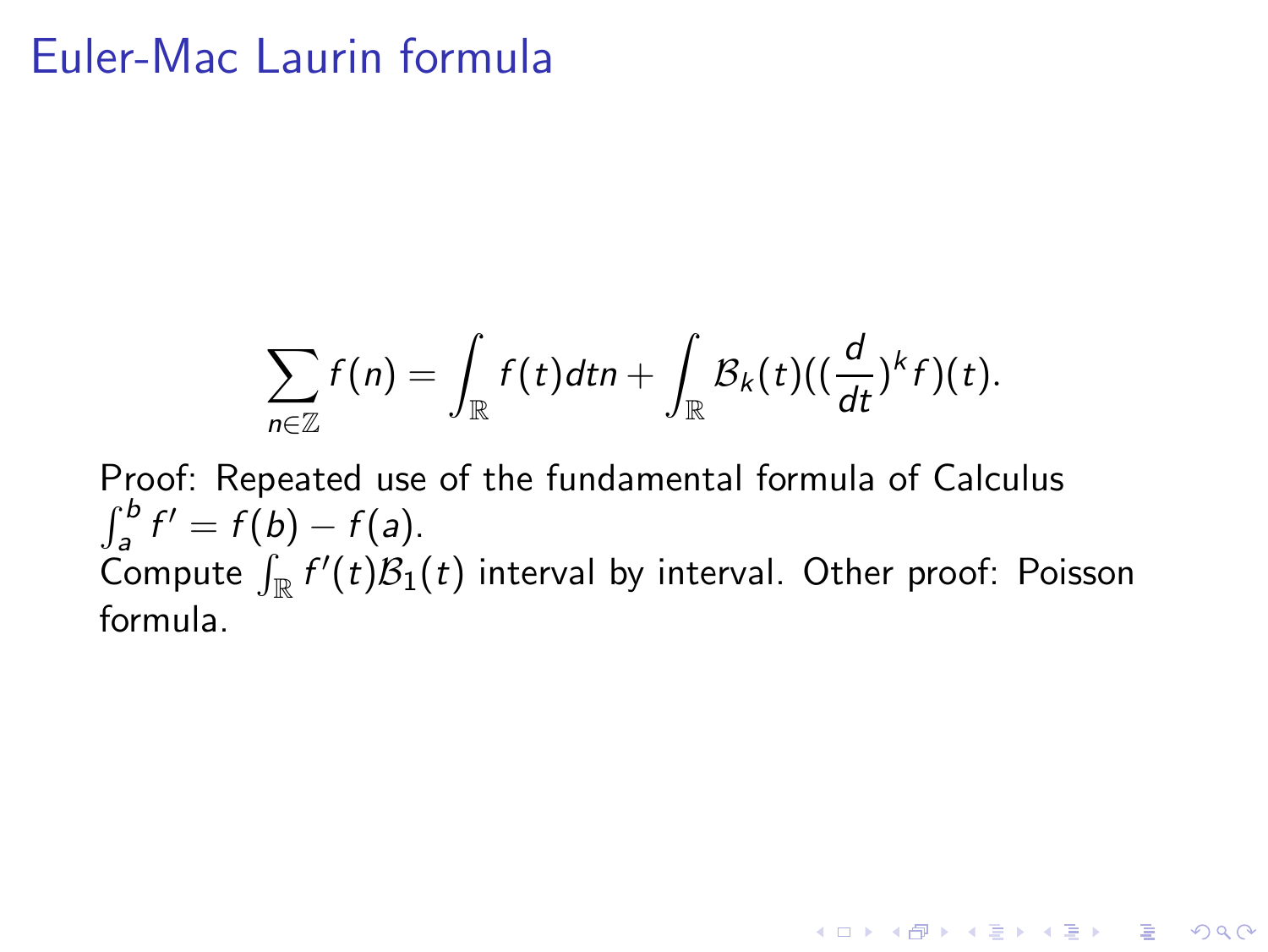# Euler-Mac Laurin formula For Hyperplanes arrangements

Need the analog of Bernoulli periodic polynomials: some locally polynomial functions on alcoves that satisfy some equations. I will call them *W* not to mix them with the Box spline.. If  $a \in X$ ,  $X - a$  is another system in *V*, while  $X/a$  is a system in  $V/Ra$ : pull back of a function *f* on *V* /R*a* still denoted by *f* . If X do not span V, define  $W(X) = 0$ . If *X* is a basis  $\sigma$  ,  $W_X(\sum_i t_i a_i) = \det(\sigma) \prod_{i=1}^r B_1(t_i)$ .

#### Theorem

*(Zagier, Szenes) There exists unique piecewise polynomials functions satisfying:*

$$
\partial_a W(X) = W(X - a) - W(X/a)
$$

$$
\int_{V/\Lambda} W(X) = 0
$$

4 D > 4 P > 4 E > 4 E > E + 9 Q O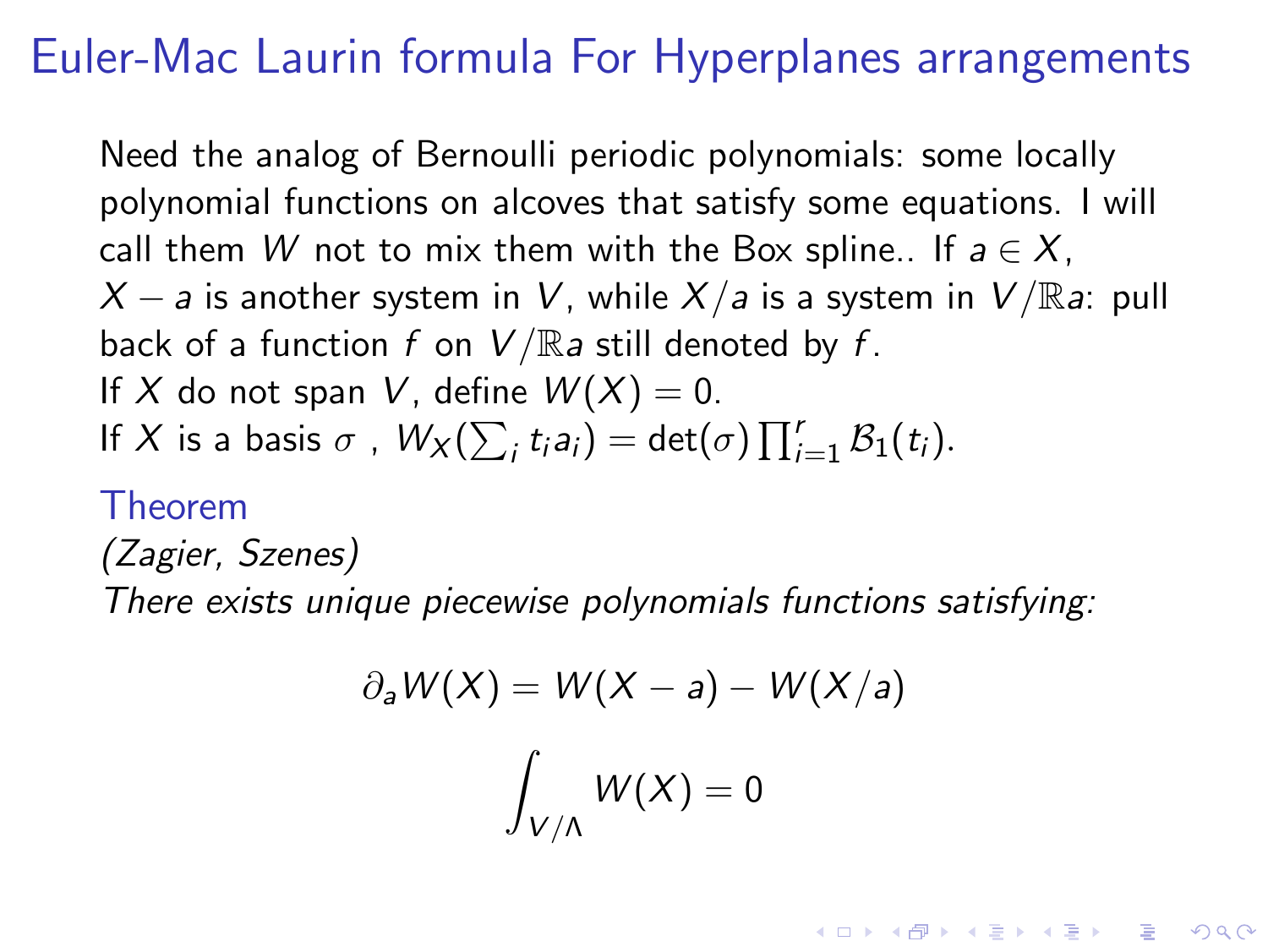# Formula for  $W(X)$

 $W(X)(v) = \sum$  $\gamma{\in}\mathsf{\Gamma,}<$ a $_i$ , $\gamma{>}$  $\neq$ 0  $e^{2i\pi\langle v,\gamma\rangle}$  $\frac{1}{\prod_{a\in X}2i\pi\langle a,\gamma\rangle}$ .

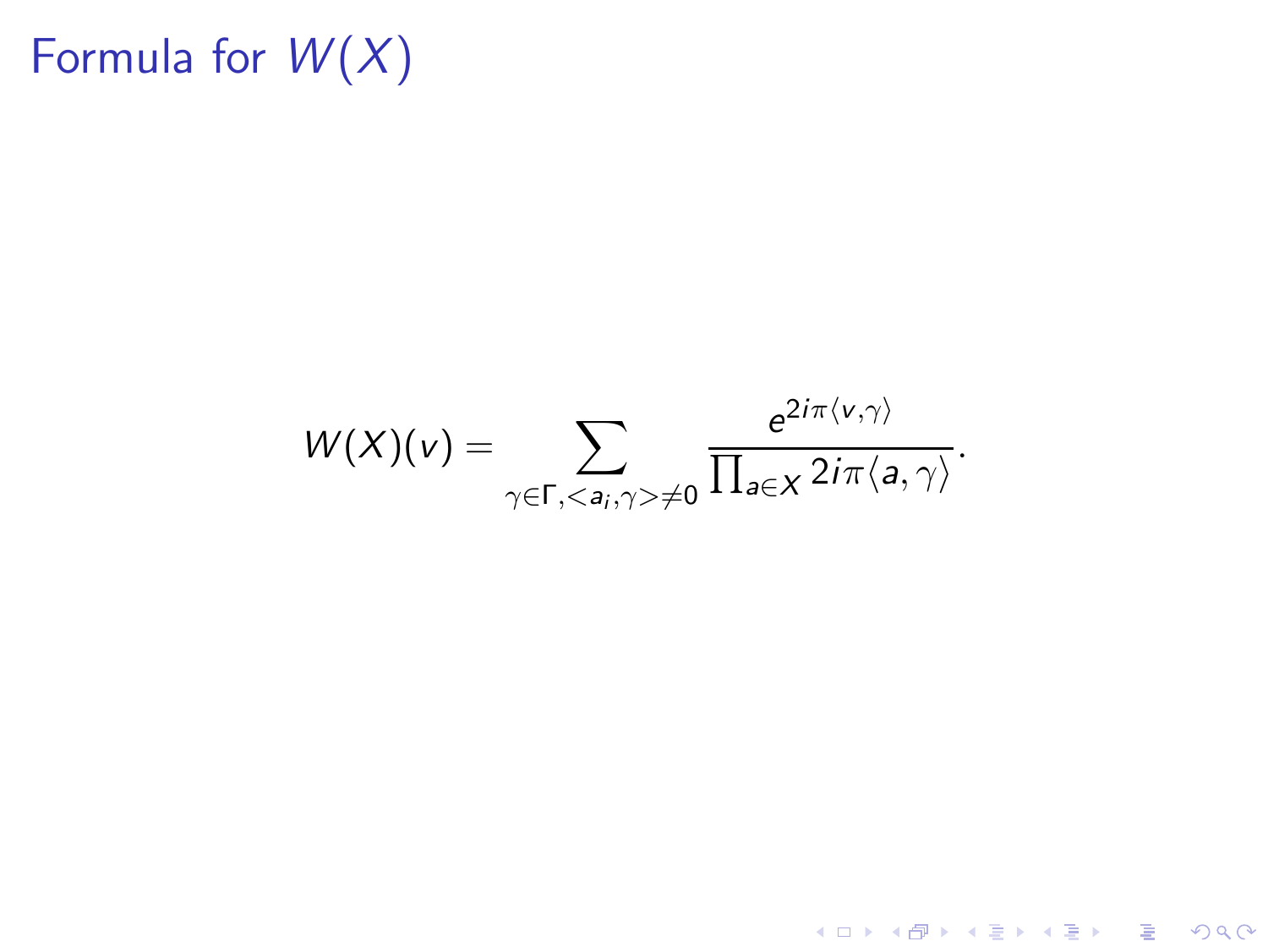Notation  $\partial_Y = \prod_{a \in Y} \partial_a$ .

Let R be the collection of subspaces in *V* spanned by some subsets of elements  $a_i$ . On  $V/\mathfrak{s}$ , we have the arrangement  $X/\mathfrak{s},$ and the function  $W(X/\mathfrak{s})$  a locally polynomial function on  $V/\mathfrak{s}$ . We lift it up to *V* by  $V \rightarrow V/s$ . If  $s \in \mathcal{R}$ , we consider  $X \setminus s$  the list of vectors in X not lying in the

subspace s.

Theorem *(Boysal+V)*

$$
\sum_{\lambda \in \Lambda} f(\lambda) = \sum_{\mathfrak{s} \in \mathcal{R}} \int_V (\partial_{X-\mathfrak{s}} f)(t) W(X/\mathfrak{s})(t) dt
$$

Example  $X = [1, 1, ..., 1]$ , then  $R$  consists of two elements:  $s = V$ and  $s = \{0\}$ Then:

$$
\sum_{n\in\mathbb{Z}}f(n)=\int_{V}f(t)dt+\int_{V}f^{(k)}(t)\mathcal{B}_{k}(t)dt.
$$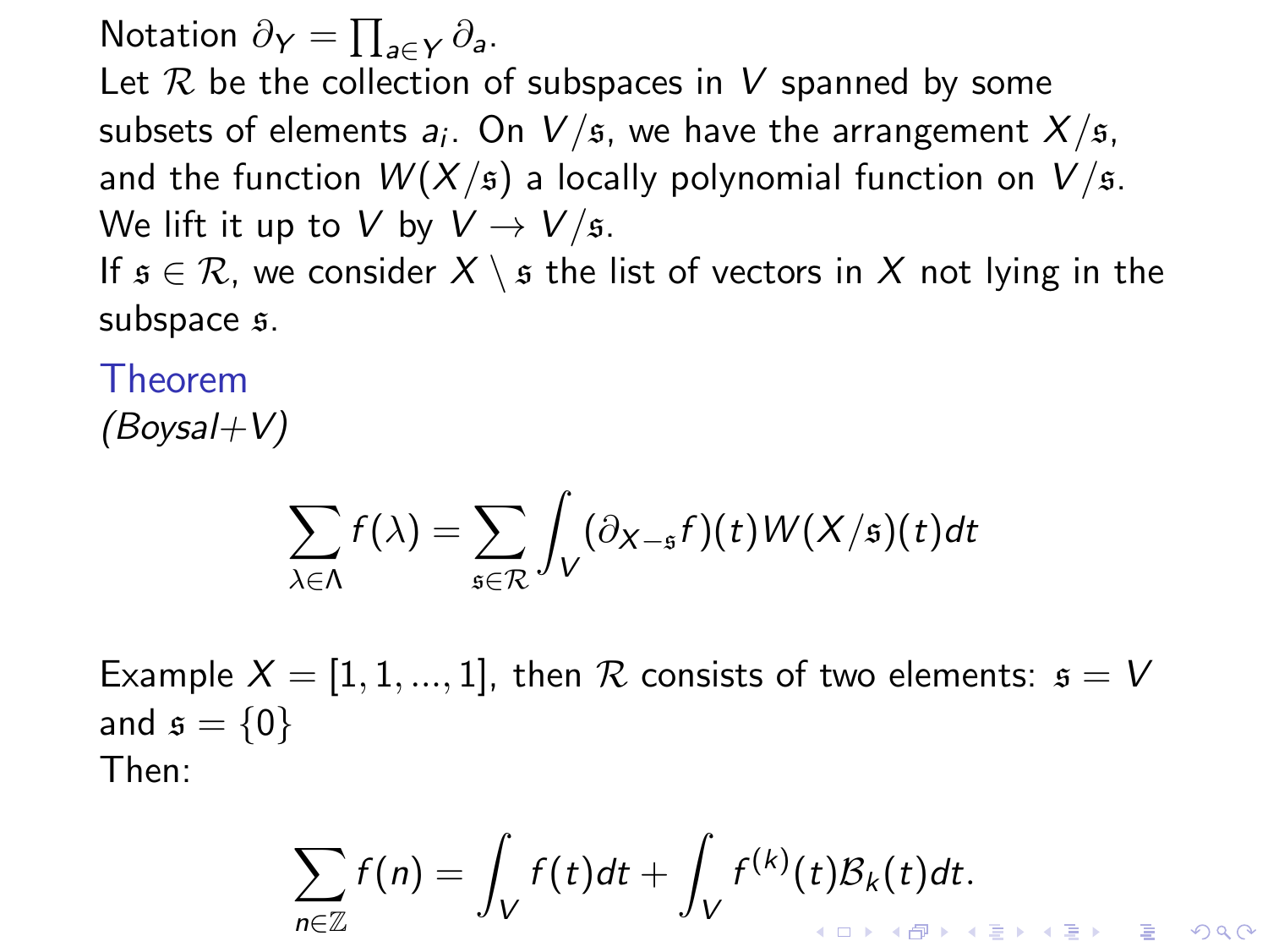Proof: Use The most beautiful formula in mathematics: the Poisson formula

*f* smooth, rapidly decreasing: Let

$$
\hat{f}(y) = \int_V e^{2i\pi \langle y, x \rangle} f(x) dx.
$$

THEN

$$
\sum_{\lambda \in \Lambda} f(\lambda) = \sum_{\gamma \in \Gamma} \hat{f}(\gamma).
$$

$$
\Gamma = \Lambda^*.
$$

K ロ ▶ K @ ▶ K 할 ▶ K 할 ▶ 이 할 → 9 Q @

And we group together the term of the Poisson formula.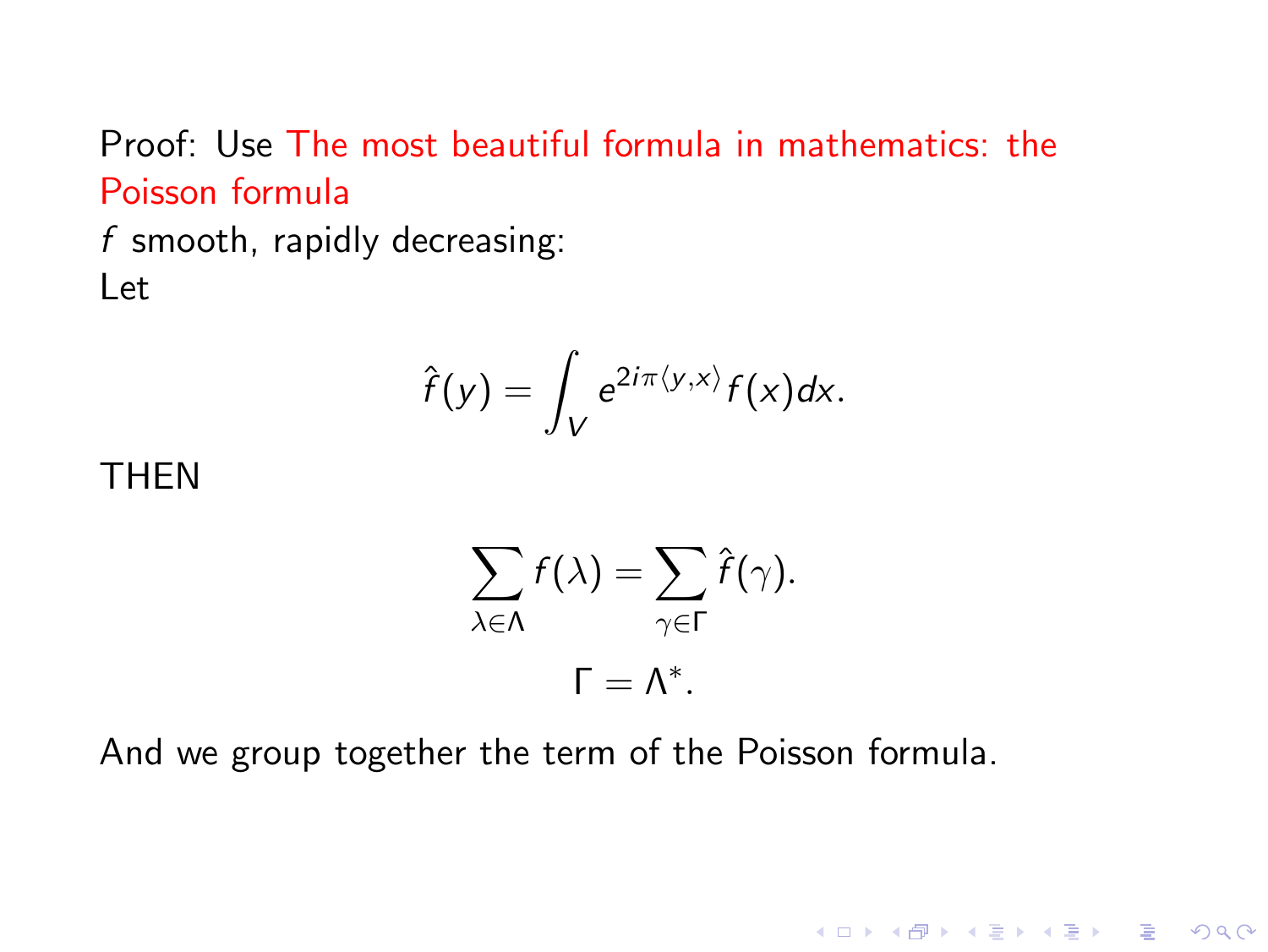# Proof of Euler Mac Laurin formula for hyperplanes arrangement

That is instead of writing

$$
\sum_{u\in\Gamma}(\hat{f})(u)
$$

**K ロ ▶ K @ ▶ K 할 X K 할 X 및 할 X Y Q Q @** 

we group together the terms in  $\Gamma = \Lambda^*$  in the same strata according to the hyperplane arrangement  $a_i = 0$ . then we take the primitives that we can : Example  $\sum_{n\neq 0} e^{int} = \frac{d}{dt}$  $\frac{d}{dt} \sum_{n \neq 0} \frac{e^{int}}{n}$  $\frac{m}{n}$ .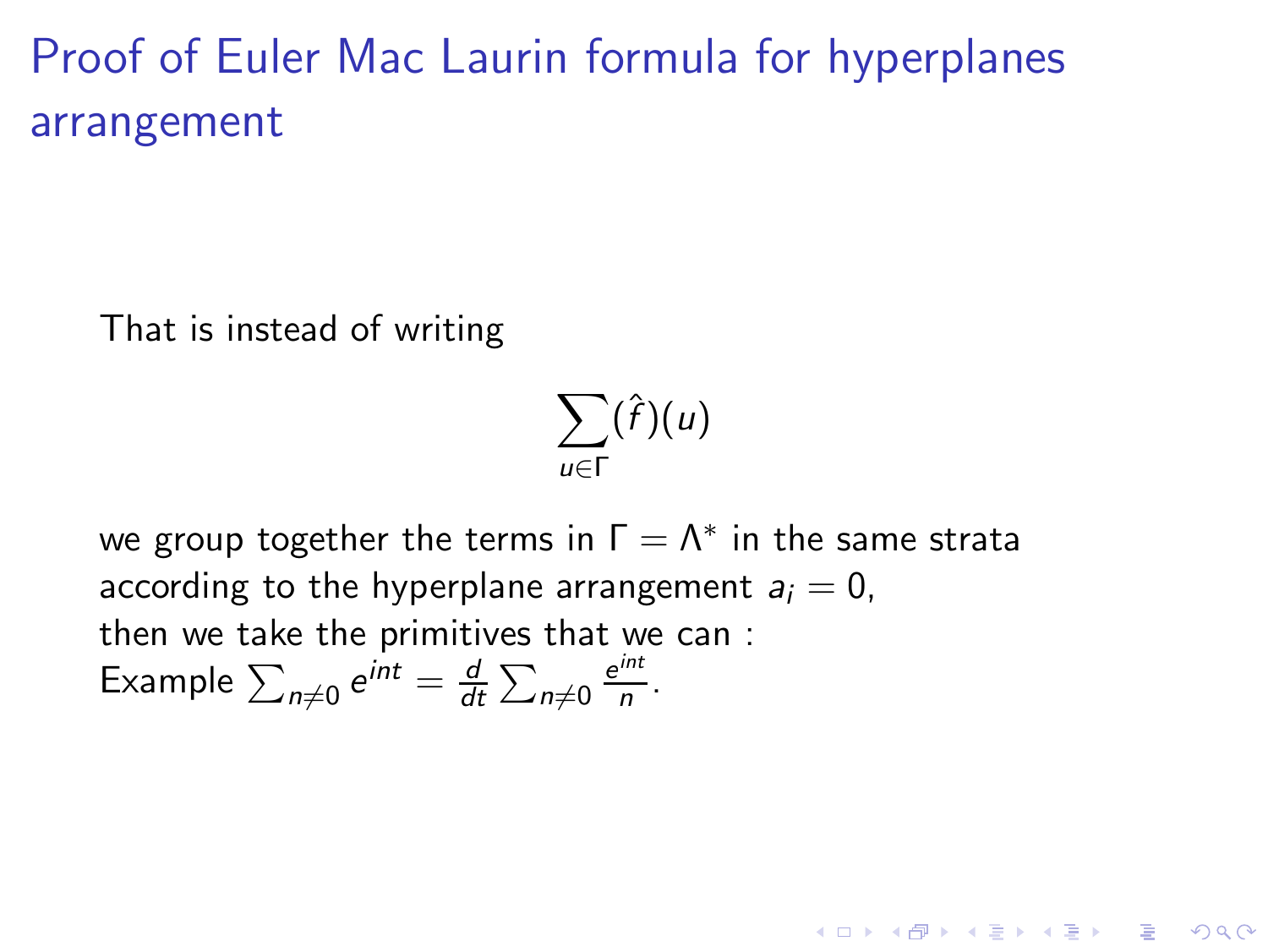A formula for semi-discrete convolution

• Recall the difference operator

$$
(\nabla_a f)(v) = f(v) - f(v - a),
$$

**K ロ ▶ K @ ▶ K 할 X K 할 X 및 할 X Y Q Q @** 

If *I*, *J* are subsequences of *X*, we define the operators  $\partial_I = \prod_{\substack{\mathfrak{a} \in I}} \partial_{\substack{\mathfrak{a}}}$  and  $\nabla_J = \prod_{\substack{\mathfrak{b} \in J}} \nabla_{\mathfrak{b}}$ .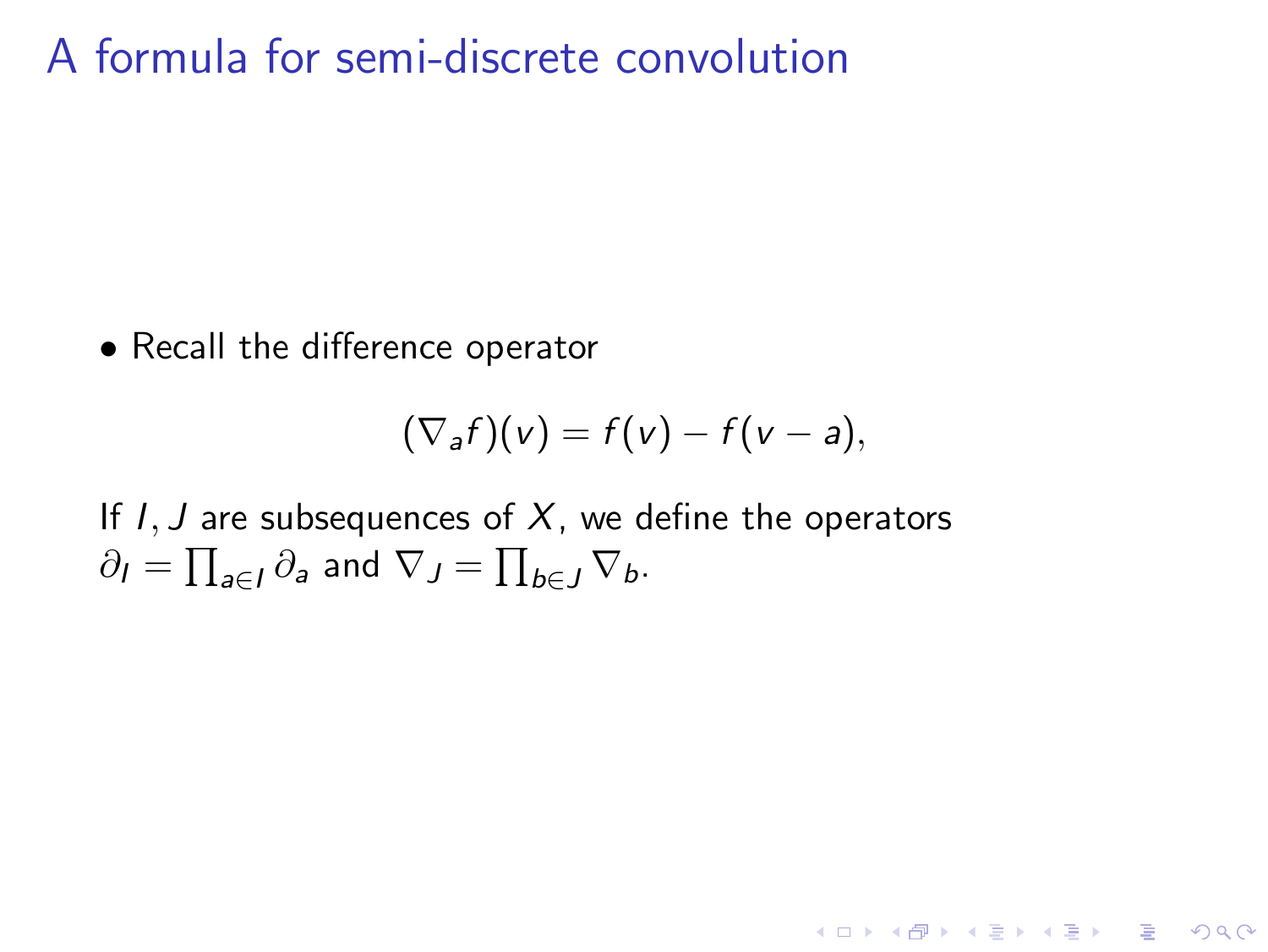#### Theorem *Let f be a smooth function on V . We have*

$$
B(X) *_{d} f - B(X) *_{c} f
$$
  
= 
$$
\sum_{\mathfrak{s} \in \mathcal{R}; \mathfrak{s} \neq V} \sum_{I \subset X \setminus \mathfrak{s}} (-1)^{|I|} B((X \cap \mathfrak{s}) \sqcup I) *_{c} (W(X/\mathfrak{s}) \partial_{I} \nabla_{J} f).
$$

*In this formula J is the complement of the sequence I in*  $X \setminus \mathfrak{s}$ *.* Proof: Use our Euler-Mac Laurin formula and  $\partial_Y B(X) = \nabla_Y B(X \setminus Y)$ , if *Y* is a subsequence of *X*.

**YO A REPART ARM ADD**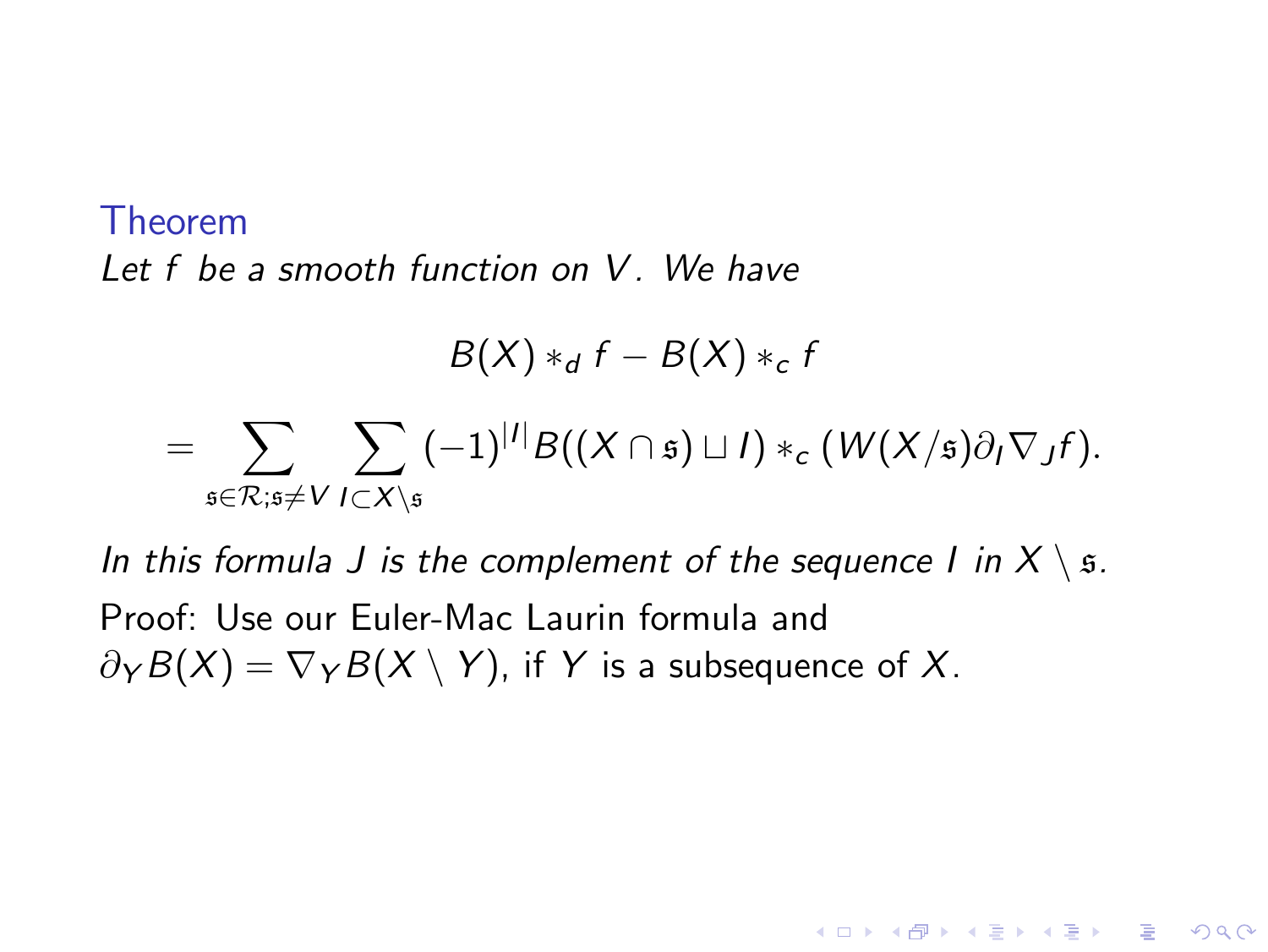# Dahmen-Micchelli polynomials

: If p is a Dahmen-Micchelli polynomial if: For any  $s \neq V$ ,  $\partial$ <sub>X</sub>∖<sub>s</sub> $p = 0$ . In particular if *I*, *J* are subsets of *X* such that  $I \cup J = X \setminus \mathfrak{s}$ , then  $\partial_I \nabla_I p = 0.$ Corollary:

**YO A REPART ARM ADD** 

Theorem

*p* Dahmen-Micchelli: Then  $B(X) *_{c} p = B(X) *_{d} p$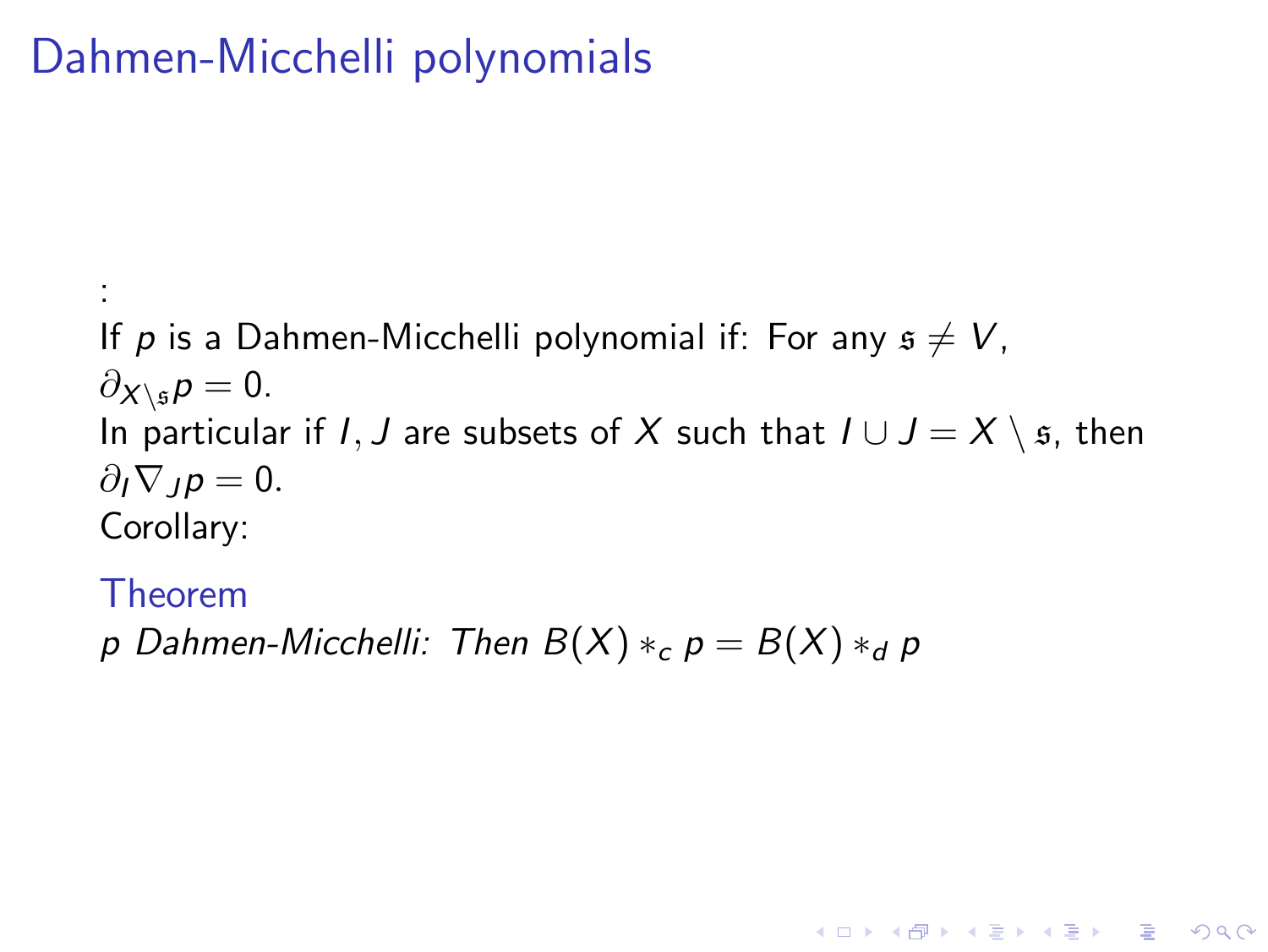#### THEOREM *X* unimodular

 $(Todd(X)B(X))<sub>A</sub> = \delta_0$ .

Slightly more complicated for the general case. Proof: By induction, there exists a Dahmen Micchelli polynomial *p* such that  $p(0) = 1$  and  $p(z) = 0$  for all points in  $(Z(X) - \epsilon) \cap \Lambda$ . Then same proof.

**K ロ ▶ K @ ▶ K 할 X K 할 X 및 할 X Y Q Q @**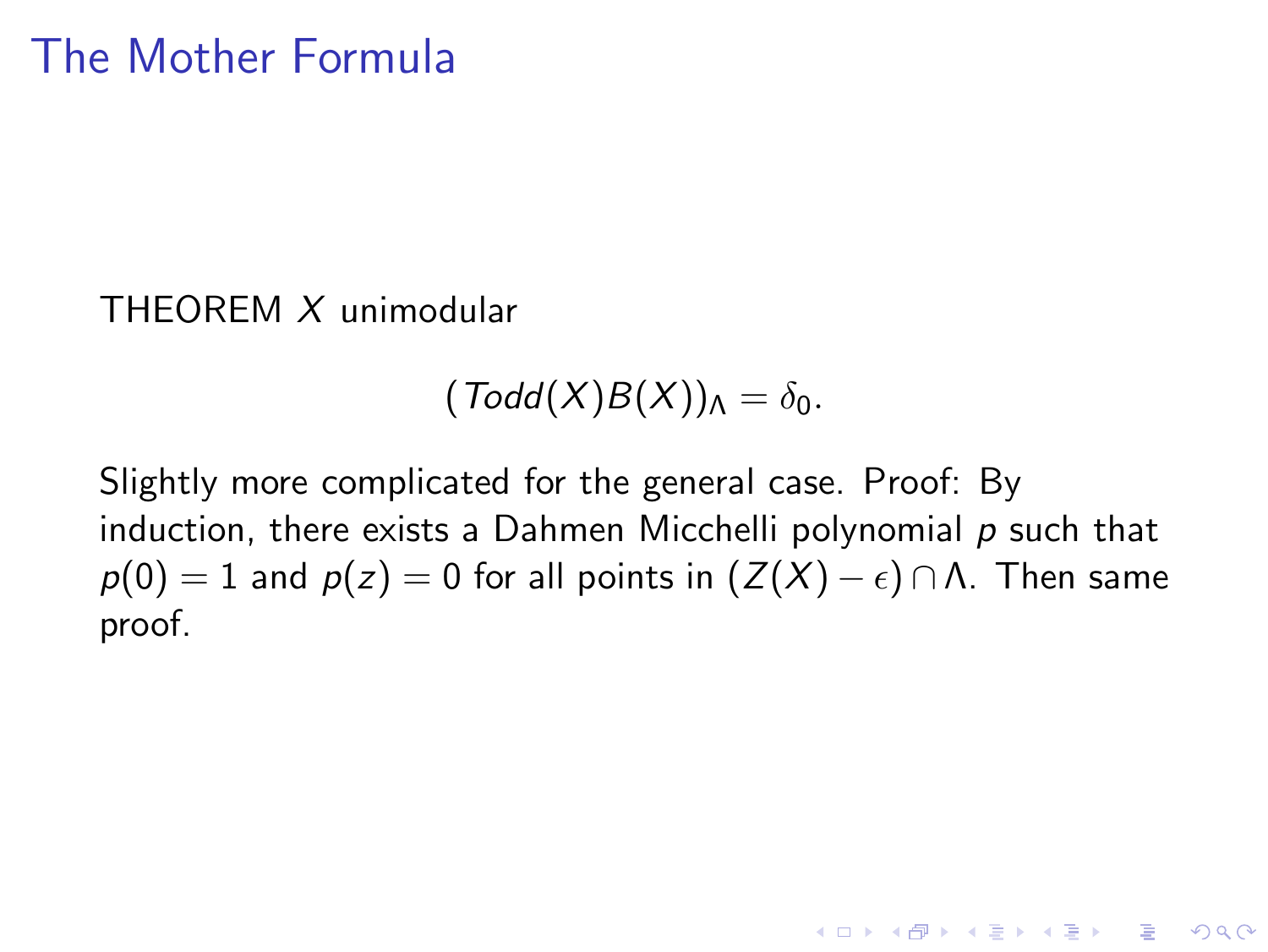#### Let *f* be a function on Λ. Then

$$
f(\lambda) = \mathsf{ Todd}(X)(B(X) *_{d} f)(\lambda)
$$

KOX KOX KEX KEX E 1990